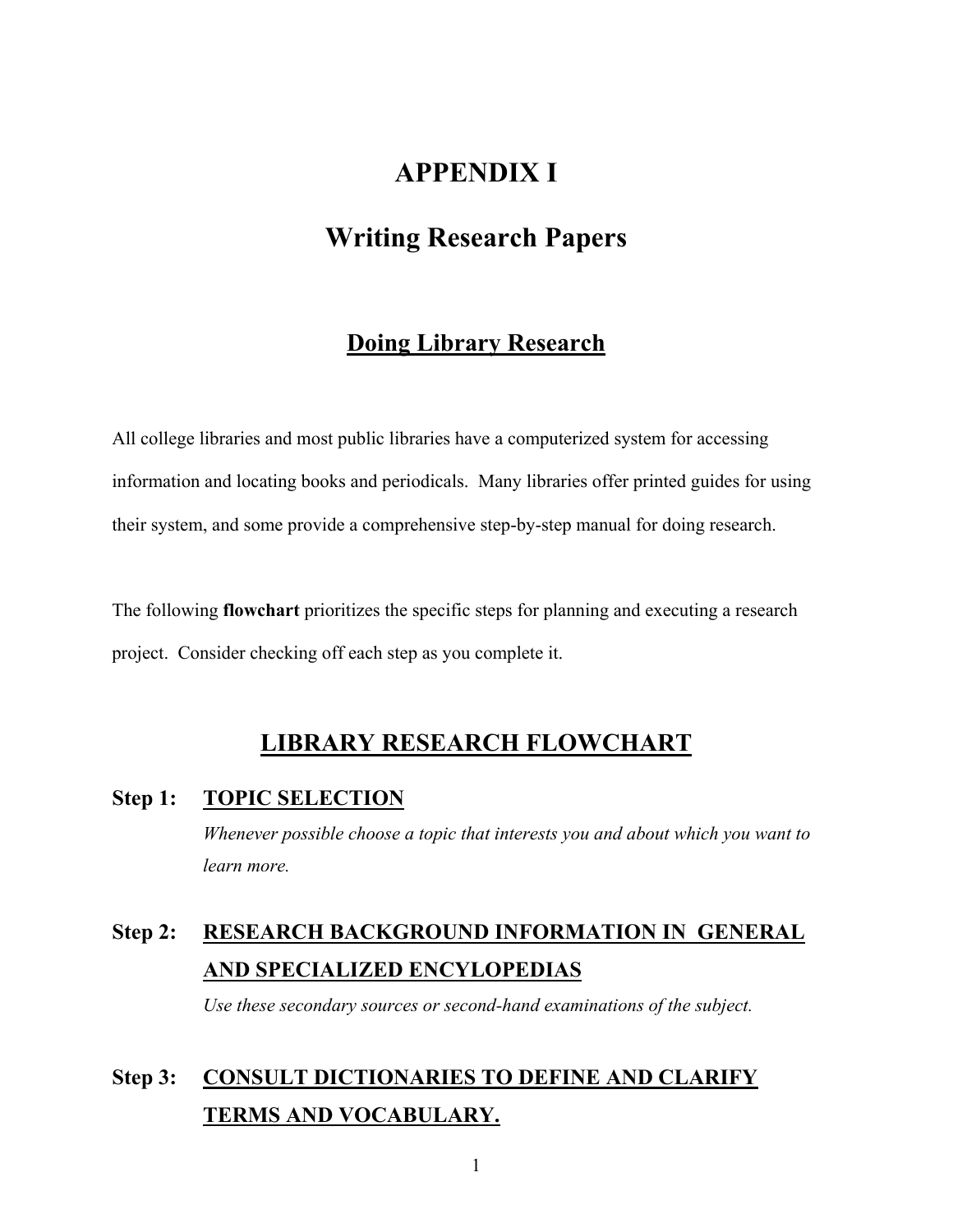*You must understand the terminology.* 

# **Step 4: REFER TO BIOGRAPHIES, LITERARY SOURCES, AND INDEXES**

 *The more you learn about your topic, especially if you're focusing on the contributions of a particular person or persons, the more impressive your research paper will be.* 

# **Step 5: EXAMINE ENCYLCOPEDIA BIBLIOGRAPHY FOR ADDITIONAL INFORMATION RESOURCES**

 *You can enhance your project by using primary and secondary sources—books and periodicals.* 

# **Step 6: LOCATE AND REVIEW RELEVANT RESEARCH SOURCES OTHER THAN REFERENCE BOOKS**

*You can readily access important information using electronic bibliographies and doing an online computer search to find information on Internet. Most libraries are computer-linked to Online Public Access (OPAC).* 

## **Step 7: SURVEY PERIODICAL ARTICLES**

 *You can find a wealth of information especially about current topics in "serials" and periodicals--magazines, journals, and newspapers.* 

## **Step 8: SURVEY MICROFILM**

*Past newspaper articles can be quickly reviewed to see if they address the research topic and provide insights about the topic.* 

## **Step 9: SURVEY SCHOLARLY INDEXES**

*In advanced courses, instructors may want students to cite the latest studies from technical and professional publications. This step may not be necessary or*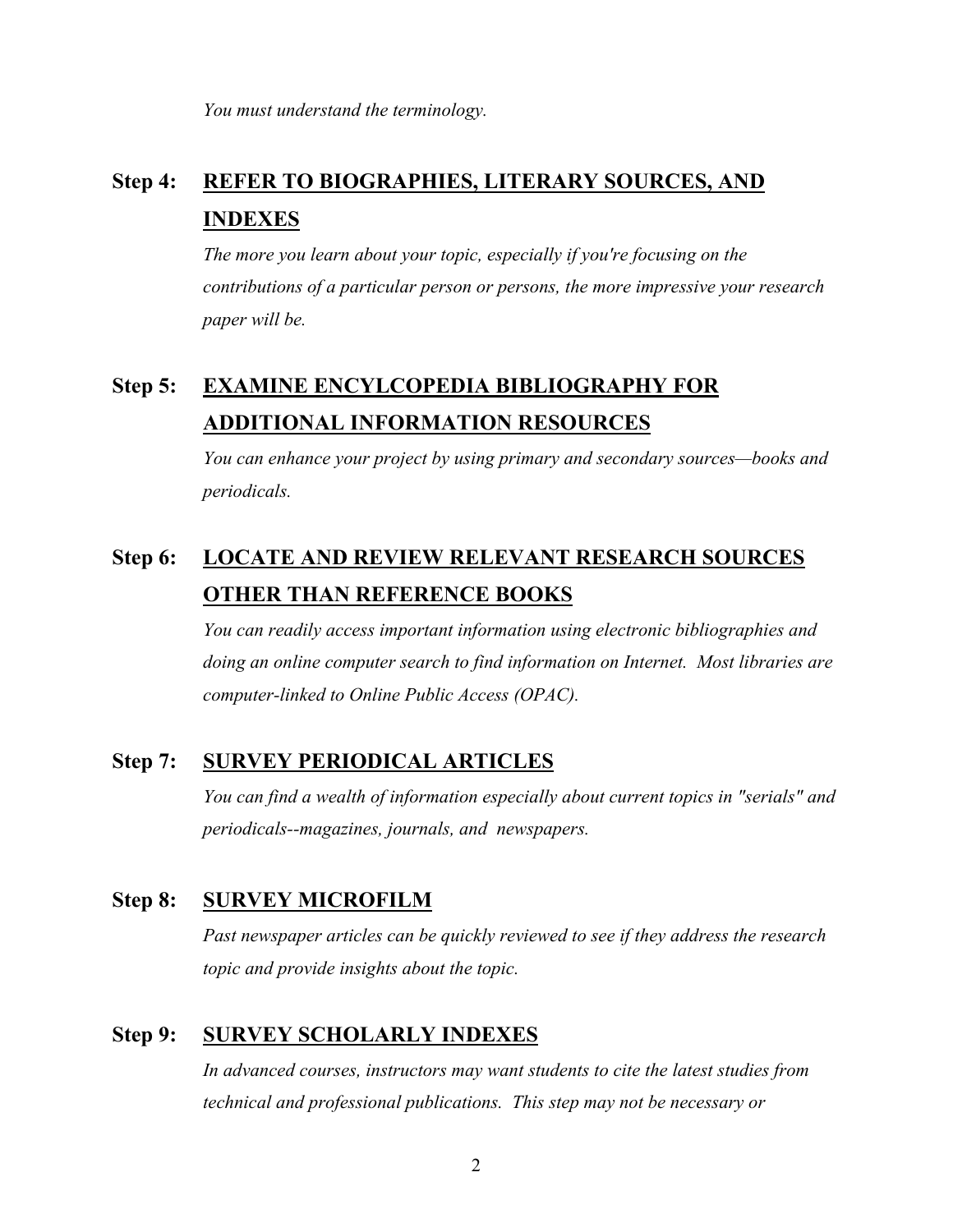*appropriate in introductory courses.* 

## **Step 10: TAKE NOTES**

*You may have already begun this process during your surveying. Note the sources of your information on binder paper or large index cards so that you can organize it when writing the first draft..* 

# **Step 11: WRITE CITATIONS AND QUOTATIONS ON LARGE INDEX CARDS**

 *Record source information sources for use in footnotes and the bibliography.* 

### **Step 12: WRITE TO PROFESSIONAL AND GOVERNMENT AGENCIES**

*If relevant to your research, you may want to request information the Departments of Justice; Agriculture; Commerce; and Health, Education and Welfare.* 

## **Step 13: ORGANIZE RESEARCH**

 *Develop an outline or flowchart of your information to facilitate writing..* 

## **Step 14: MAKE AN OUTLINE**

*Include the points you want to make.* 

#### **Step 15: WRITE FIRST DRAFT OF REPORT**

 *Include citations and quotations from source material.* 

#### **Step 16: REVISE & REWRITE FIRST DRAFT**

 *Carefully edit and proofread, checking for grammar, spelling, syntax, and content mistakes. Emphasize clarity. If you don't understand what you are writing about, you cannot communicate the information effectively.* 

## **Step 17: WRITE FINAL DRAFT**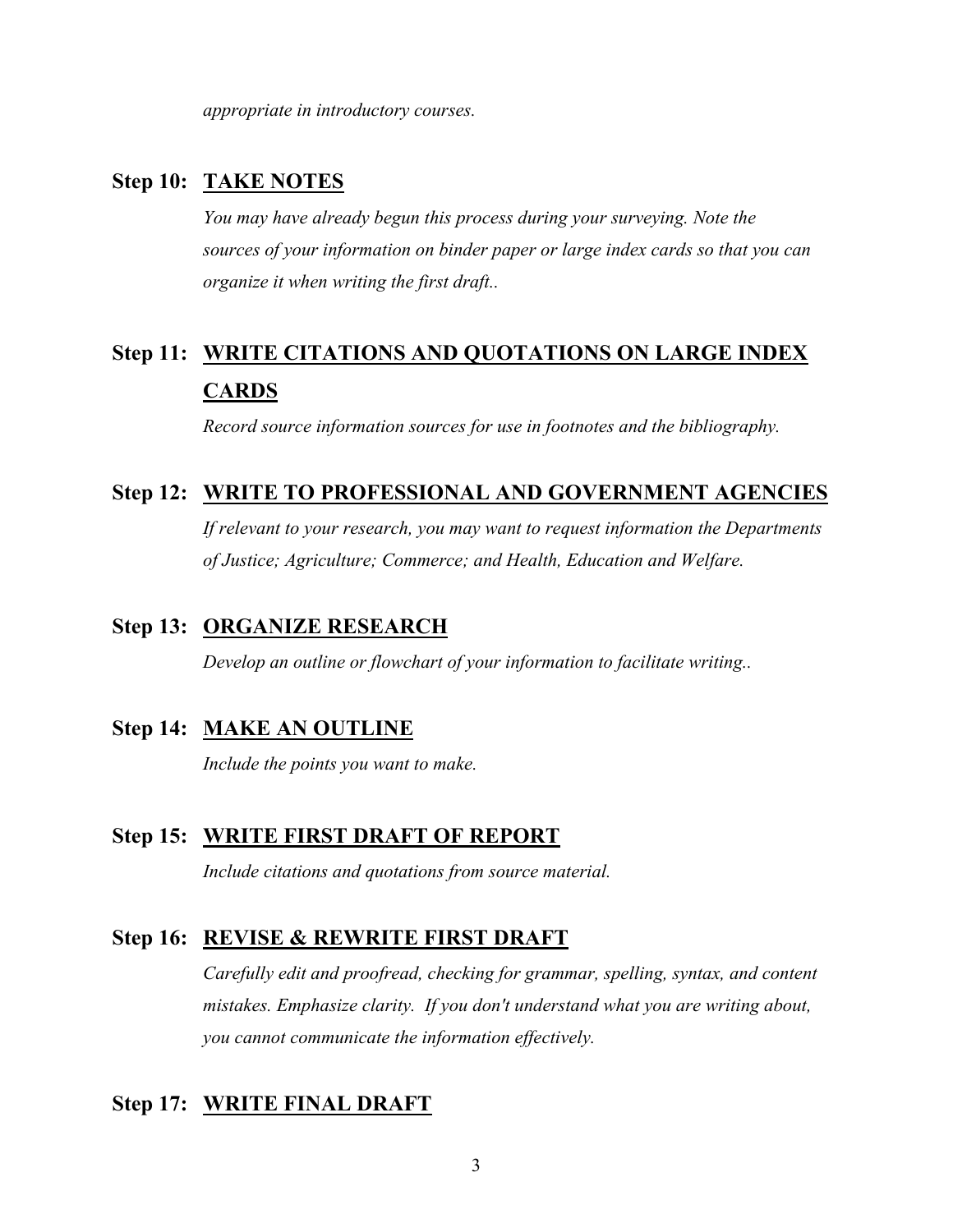*Incorporate changes and revisions with an emphasis on clearly and persuasively communicating information and ideas.* 

## **Step 18: PREPARE BIBLIOGRAPHY**

 *There are different formats for listing citations -- Use the format specified by your instructor.*

# **Step 19: FINAL READTHROUGH MAKING CORRECTIONS AND REVISIONS**

 *Polish what you've written!* 

#### **Topic Selection**

*Basic principle:* Whenever possible, choose a research topic that interests you because this will motivate you to do superior work. Choosing a complex or highly specialized research topic could have the opposite effect because the challenges you encounter might undermine your interest, enthusiasm, and motivation. This is especially true if you are enrolled in an introductory course such as General Science 101. Use your best judgment and be realistic during the topic selection process. Keep your objectives in mind. You want to:

- **learn more about your chosen subject**
- **learn how to do effective research**
- **get a good grade.**

## **Researching Background Information**

When doing research, it is important to distinguish between *primary sources* and *secondary sources*.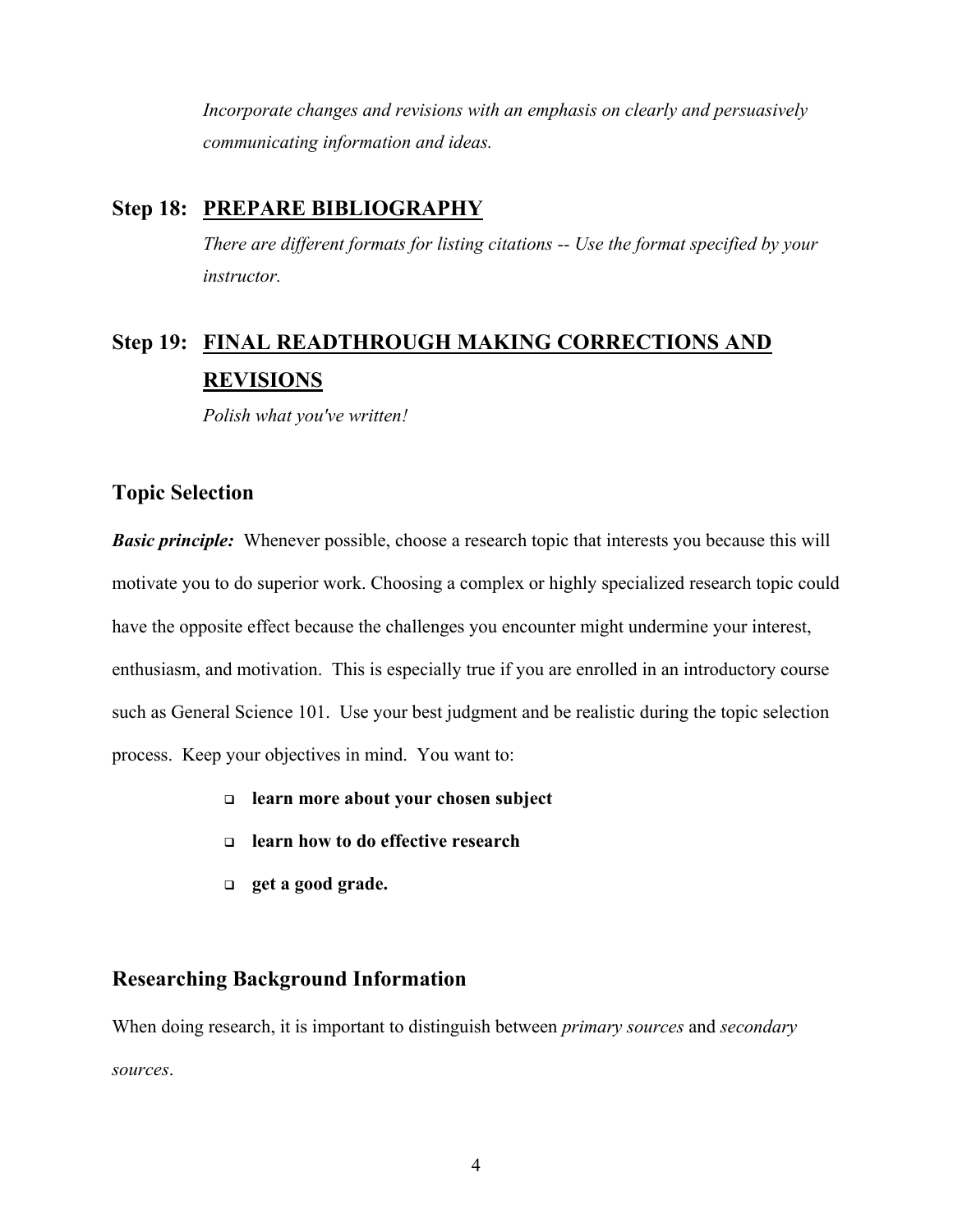## **Primary Source:**

*Information derived from the person or persons who did the original research, developed the original idea, achieved or expressed the original insight, or experienced the original event.* 

**Examples of primary sources:** A person's diary, an interview; an autobiography, a scientist's presentation of research findings.

## **Secondary Source**:

*An examination, analysis, or commentary on a primary source of information.* 

**Examples of secondary sources:** A discussion, description, or summarization of another

person's research or ideas found in books, encyclopedias, magazines, periodicals, journals,

biographies, dictionaries, atlases, microfilm, and literary reviews.

*Remember: Unless you are directly interviewing someone or are presenting your own scientific or survey research results, most of the library research you do will involves secondary sources.*

## **Using Encyclopedias**

Encyclopedias represent the most accessible *secondary source* of information about virtually any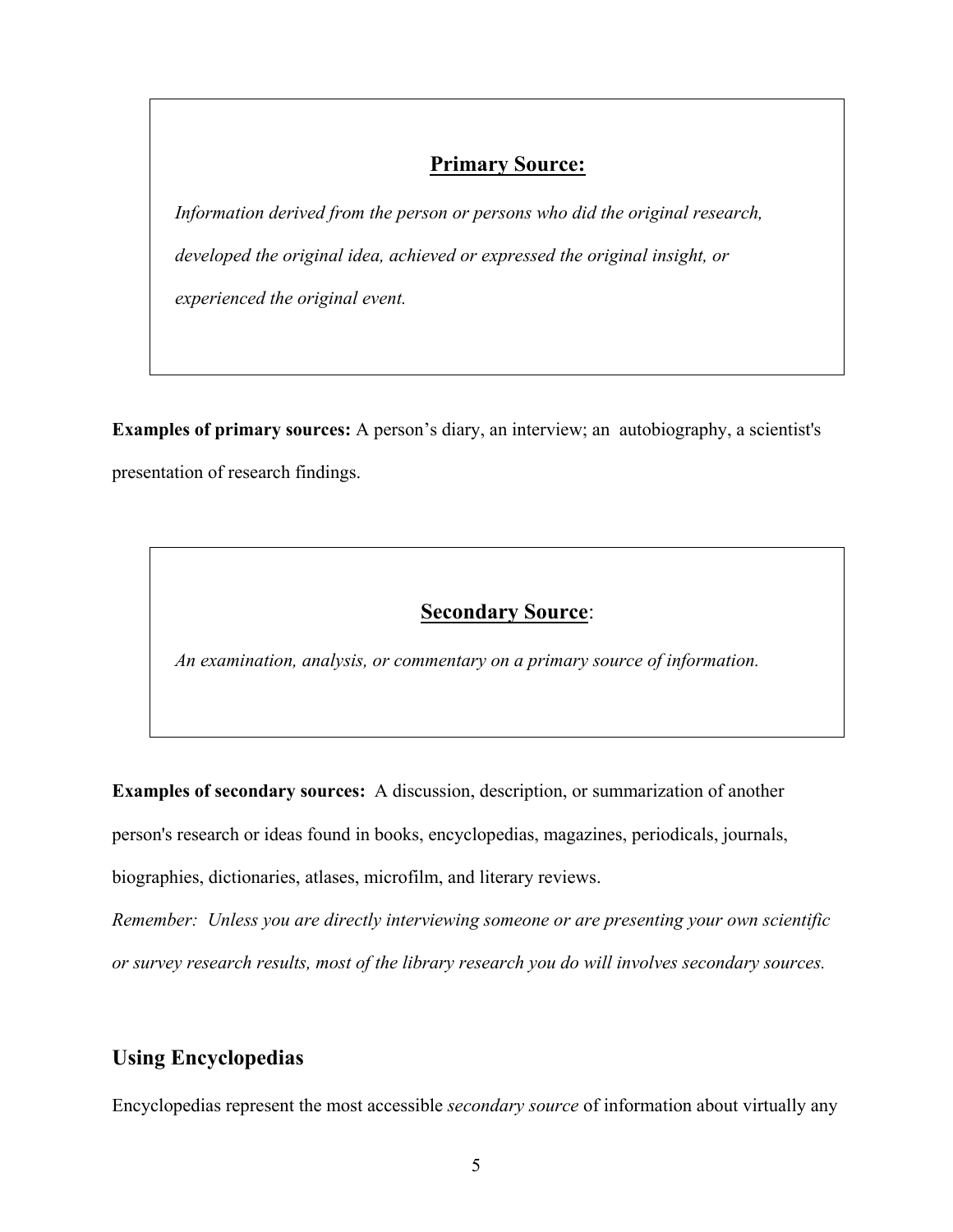subject. There are **two types of encyclopedias:**

- *general* -- provides background, overview, and history on virtually every subject
- *specialized* -- provides in-depth expert examinations of topics and research

These encyclopedias have *Library of Congress (LC)* call numbers and are generally shelved in the reference room of the library.

#### Examples of *general encyclopedias* include:

**Encyclopedia Britanica**: modern editions (after 1974) consist of a 10-volume Micropedia (briefer entries) and a 19-volume Macropedia (larger articles of more than 1,000 words.

**World Book Encyclopedia**: easy to understand and extensively illustrated resource oriented toward younger students, but, nevertheless, highly informative and useful in acquiring an overview of many subjects.

**Encyclopedia Americana**: 30-volume comprehensive encyclopedia alphabetized by subject and indexed. Emphasizes American issues, society, and culture. **Americana** also publishes a yearbook that examines key events during the preceding year.

Examples of *specialized encyclopedias* include:

#### **McGraw-Hill Encyclopedia of Science and Technology**

#### **Encyclopedia of Religion**

#### **International Encyclopedia of Social Sciences**

#### **Encyclopedia of Psychology**

(**Note:** A wide range of specialized encyclopedias can be found in most college libraries. The librarian can direct you to where they are shelved. As a general rule*, you should look up your topic in at least three different encyclopedias*.)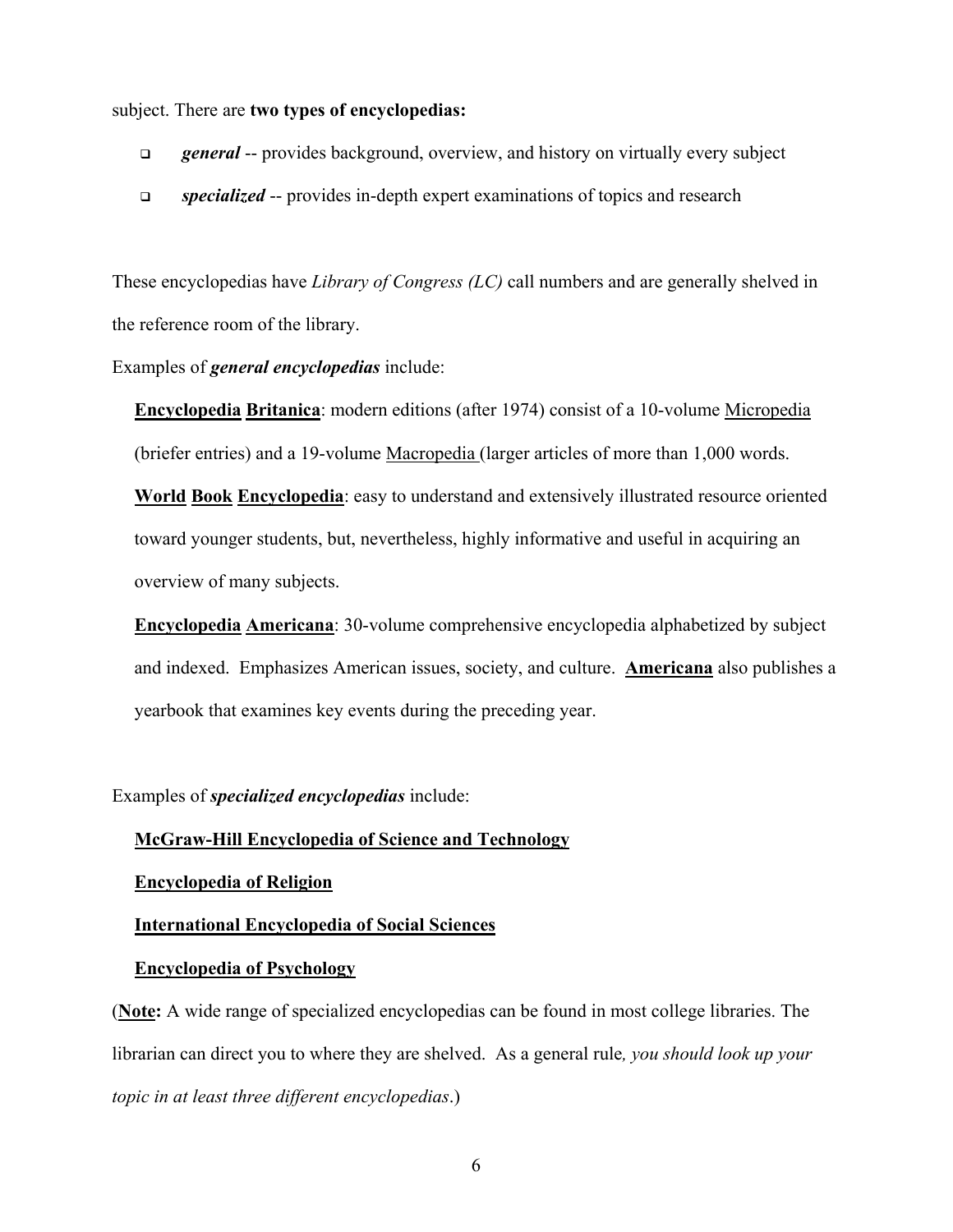### **Specific procedures**

- **Use the** *encyclopedia index* **to locate references to your research topic.** If you have difficulty understanding or finding the encyclopedia topic reference, ask the librarian to assist you.
- **Scan the material before reading it carefully.** Scanning allows you to get an overview of the article and quickly determine if the content is relevant to your research. The short articles in the **Encyclopedia Britanica Micropedia** can be especially useful during the background information gathering process. Simpler articles in the **World Book Encyclopedia** can provide a quick and accessible overview of the subject matter.
- **Begin taking notes after concluding that certain material will be useful in your research**. Don't copy sentences exactly as they appear. Put the information in your own words and always cite the source of this information. If you want to copy something exactly as it appears, you must put the copied material in *quotation marks* (or *indent* long quotations). **Important:** Copying an author's words without a footnote or simply changing a few words (i.e., "cosmetic" changes) without indicating the source is considered **plagiarism**, and instructors take a very dim view of this practice. (This information is usually found on the second page of the reference book.) When instructors encounter plagiarism, they are likely to give you a failing grade. (**Please note:** many instructors are now using virtually infallible computer programs specifically designed to help detect plagiarism.) You must either use quotation marks or indent to indicate where you found the citation or information in parenthesis. Information you read, "digest," and then express in your own words is *not* plagiarism as long as you indicate the source of the material in your bibliography. (A bibliography is the complete list of works consulted when researching a topic.)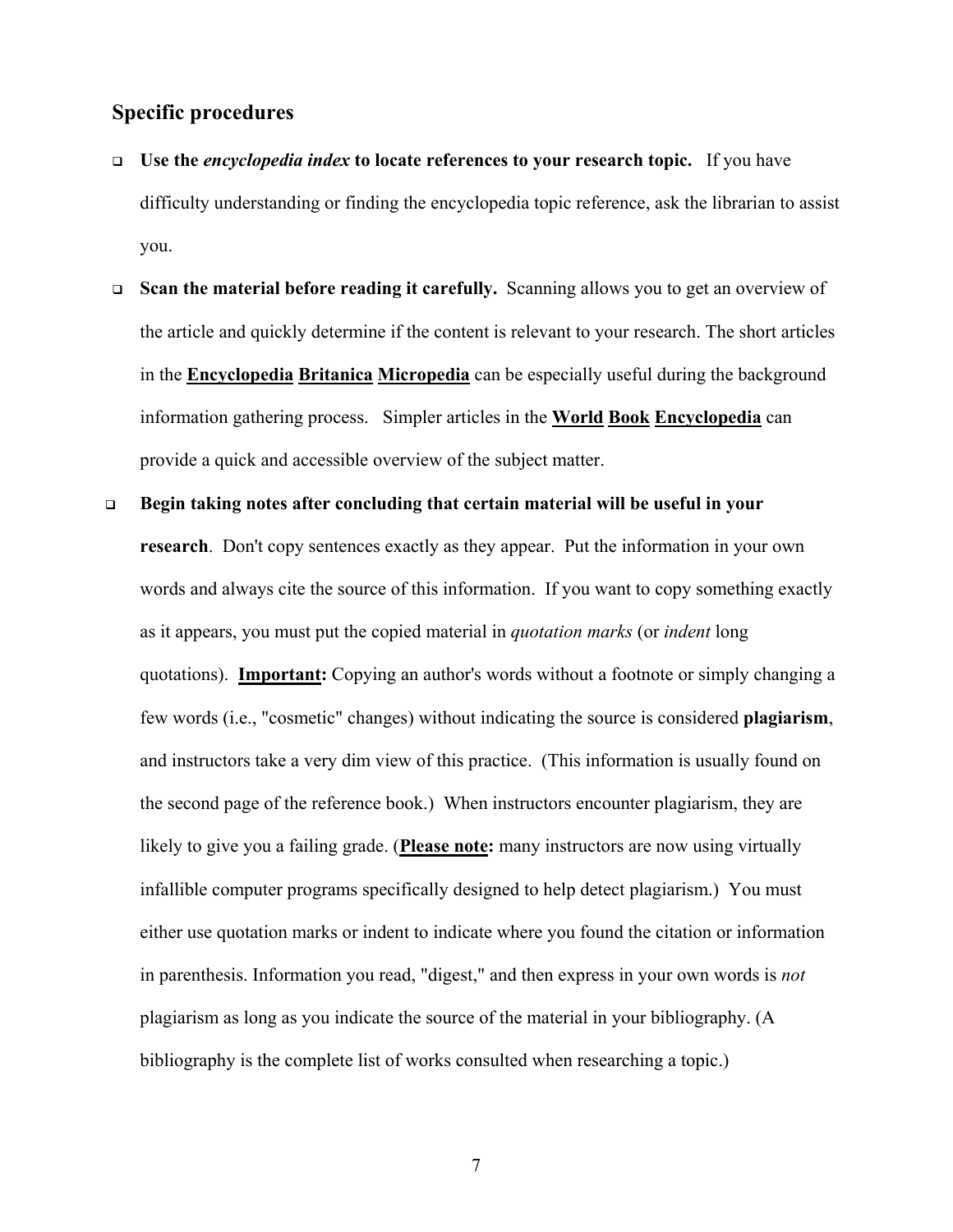**Consult a biographical source if your research deals with the contributions of a person or persons** (e.g., Madam Currie). Examples include **Current Biography, Webster's Biographical Dictionary, McGraw-Hill Encyclopedia of World Biography, American Writers: A Collection of Literary Biographies, The Atlas of American Women, Who's Who in America.** These books are located in the library reference section.

### **Using Dictionaries to Understand and Define Terms**

While doing research, you must understand the terms being used in the source material. Reading technical language without comprehending what the words mean can have a negative impact on your research and cause you to become overwhelmed and discouraged, especially if your research deals with a topic about which you know very little. (In some instances, you may be able to figure out the meaning of a specialized, technical, or scientific term *from the context or the sentence* in which the term is used may explain or suggest the meaning.)

Dictionaries are classified using criteria: that include the number of entries, the extensiveness of the definitions and illustrations under each entry, and the degree of specialization. The classifications include:

*Compact abridged (condensed) dictionaries* are usually described as "desk resources" that provide the correct spelling of a word, its meaning, and its proper usage.

*General dictionaries* elaborate on the definitions of words and also contain less common words. *Specialized dictionaries* provide an in-depth examination of a word or concept.

*Subject dictionaries* provide information about a topic in a particular field.

*Almanacs* provide a compilation of statistics, data, and both general and specialized information about a broad range of subjects.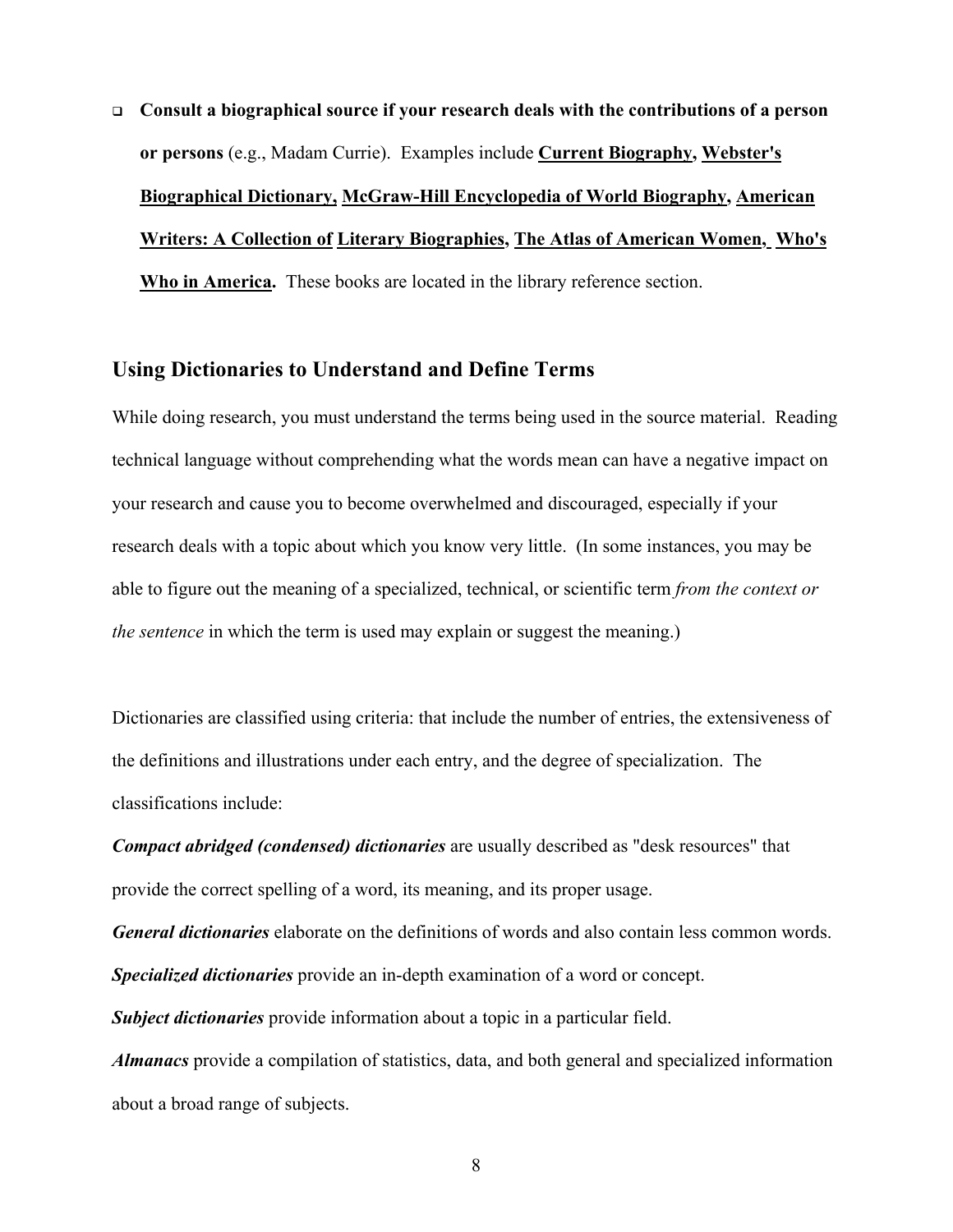Examples of **g***eneral dictionaries* include**:**

**Webster's Third International Dictionary:** unabridged, contains more

than 460,000 entries, 200,000 usage examples, 3,000 pictorial illustrations, and 2,752 pages.

**Random House Dictionary of the English Language:** unabridged and contains more than 315,000 entries.

**Roget's International Thesaurus:** an indexed and cross-referenced listing of synonyms.

**Software Incorporated Thesaurus:** Included in many word-processing programs.

Examples of *specialized dictionaries***:**

**Oxford English Dictionary (OED):** 12 volumes with supplements that explain the history of how and when words became part of the English language.

**Brewer's Dictionary of Phrase and Fable:** explains many hard-to-understand words and phrases in literature.

Examples of *subject dictionaries***:** 

**Concise Oxford Dictionary of English Literature**

**Oxford Companion to American Literature**

**Oxford Companion to the Theater**

**Oxford Companion to Music**

**Oxford Companion to Classical Literature**

**Black's Law Dictionary**

**Black's Medical Dictionary**

**International Dictionary of Medicine and Biology**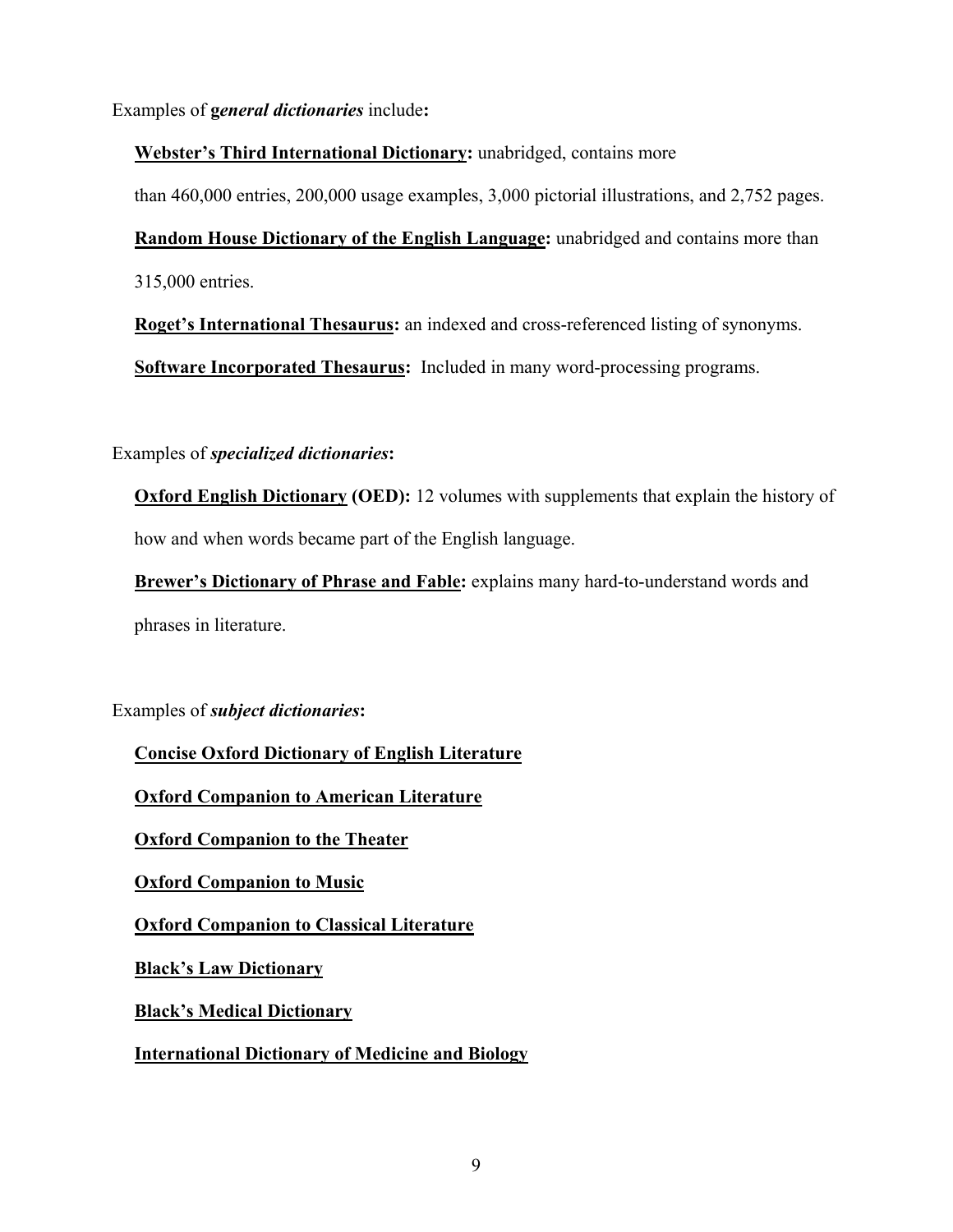Examples of *almanacs***:** 

**World Almanac and Book of Facts:** deals with economics, sports, weather, and current events. This book was first published in 1893 and is published annually.

**Statesman's Year-Book:** statistical data and facts about the world's governments. Published annually.

**Statistical Abstract of the United States:** U.S. government statistics dealing with politics, social issues, and economics.

Dictionaries are usually shelved in specific sections of the library. They can also be located by their Library of Congress (LC System) identification. For example, the LC Call Number for the **Encyclopedia Americana** in all libraries is ref (reference book) AE 5.E333 and for the **McGraw-Hill Encyclopedia of Science and Technology** is ref Q121.M3. Books in public libraries (as opposed to college or university libraries that use the LC Call Number) are often grouped using a different method called the Dewey Decimal System. (Libraries usually provide a pamphlet that explains their systems and offers guidance about how to find the books.)

### **Biographical Information**

Biographical sources provide invaluable information about people who have had a significant positive or negative impact on society (e.g., Winston Churchill, Joseph Stalin). Newspapers and magazines are excellent sources of information about contemporary persons (still alive). The **Biography Index** (alphabetically organized by name) can help you find what's written in periodicals and current books. Other valuable biographical sources include:

**Who's Who in America** -- information about living prominent Americans published every two years. Those featured provide information about themselves. Because "facts" are not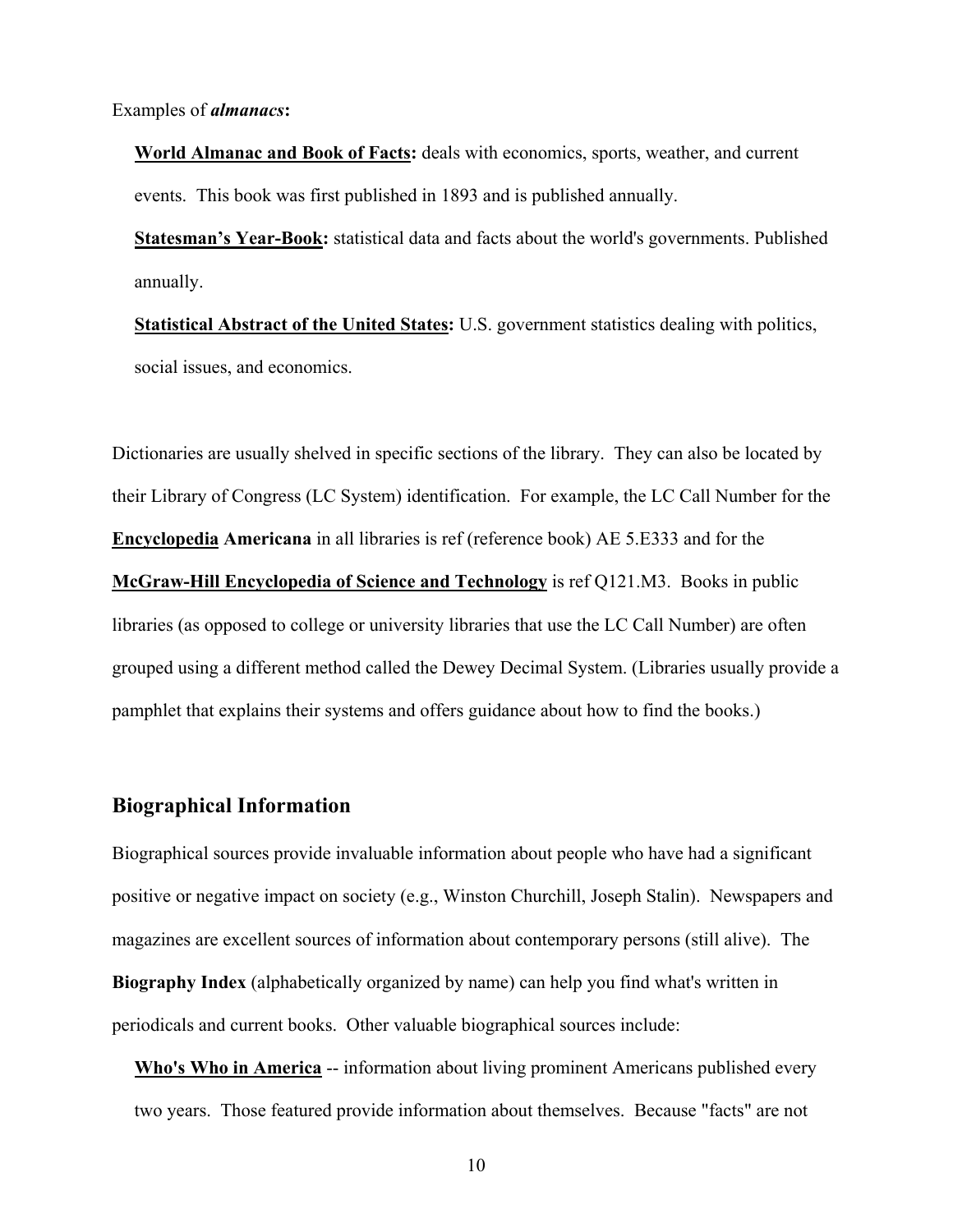checked for accuracy, you must use judgment in citing this information.

**Current Biography** -- short articles that provide professional and personal information about living people representing different nationalities and professions.

**McGraw-Hill Encyclopedia of World Biography** -- comprehensive background information about well-know people (both living and dead) from many countries.

**Webster's Biographical Dictionary** -- noteworthy historical figures, both living and dead, representing a wide range of races, nationalities, and professions.

Additional biographical sources can be found in the reference area in most college libraries. If you encounter difficulty, ask the librarian for help in locating these resources.

## **Literary Sources**

When writing a term paper, report, or essay, literary sources can be invaluable. These sources can be used to:

- $\Box$  access a description of the plot of a particular book
- $\Box$  find help to understand the content (e.g., symbolism, characters, theme)
- locate an essay about a poem, book, or an author
- review literary criticism of a particular work

The most comprehensive sources for finding this information are:

#### **Readers' Guide to Periodical Literature**

#### **Humanities Index**

#### **Social Sciences Index**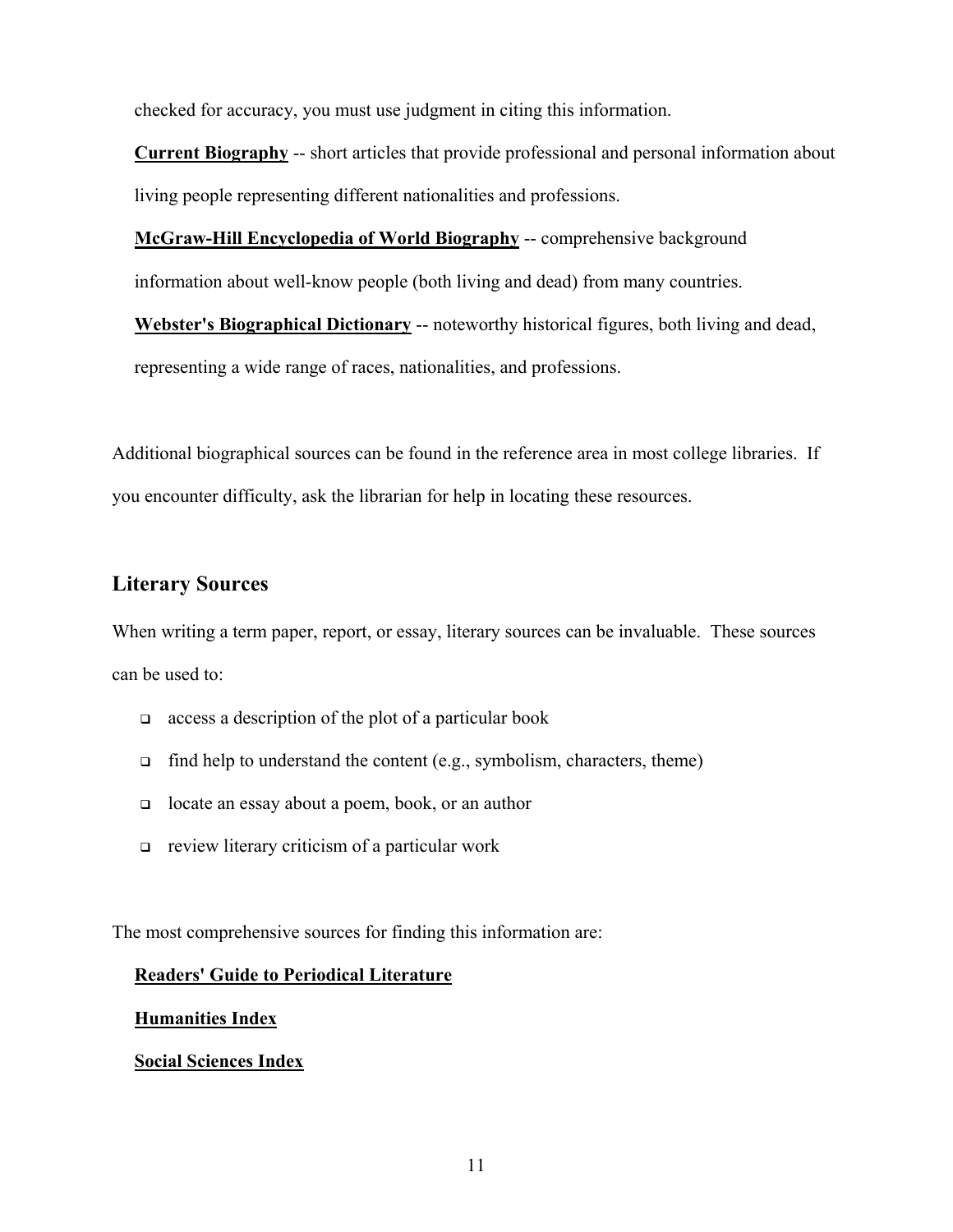Examples of specific research sources include:

**Book Review Digest Contemporary Authors Contemporary Literary Criticism Twentieth Century Literary Criticism Critical Survey of Poetry Critical Survey of Short Fiction Critical Survey of Long Fiction American Writers: A Collection of Literary Biographies Granger's Index to Poetry British Writers**

When searching for books, periodicals, and journals in the library's computerized electronic bibliography, there are different ways to access the information you want. You can use a **keyword** (e.g., dyslexia or abortion), and the computer will search its bibliographic records to find this term and link it to related library resources. You may also decide to limit the focus of your search to periodicals, books, or journals published, for example, after 1991.

## **Cooperative Library Databases**

In many libraries, you can access resource material that's not actually shelved in the library. Computerized electronic bibliographies permit local, county, and college libraries to create a database of materials found in all member libraries. If the material you need isn't in your local library, it may be available at a member library. You can go to that library or it may be possible to request that the material be sent to your library. Ask if the library is linked to a cooperative.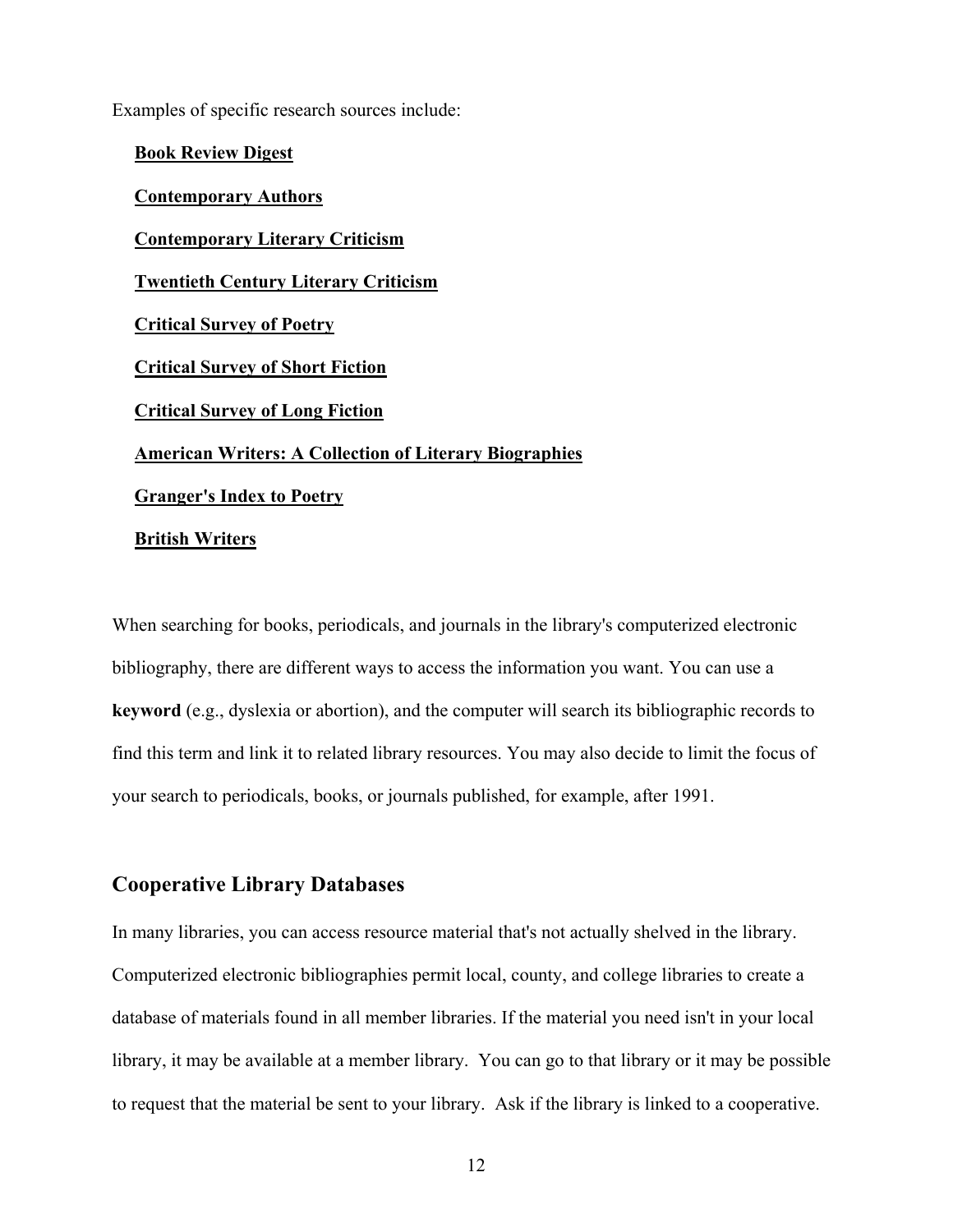If so, request specific instructions about how to access this system on the computer.

## **Microfilm**

**Microfilm** and **microfiche** represent two important sources of current information that you can easily access when doing library research. Newspapers and magazines take up a great deal of space and deteriorate over time. For this reason, libraries purchase photographic microfilm reproductions of the original printed material. This material is located in the microfilm area or microfilm room. To access this material, you must use a microfilm reader. A special printer allows you to make "hard copy" prints of the material. The librarian can show you how to use **Facts on File** or the **New York Times Index** to find the information you want. (Instructions printed on the reader will tell you how to load the microfilm.)

## **Surveying Scholarly Indexes: Journals, Periodicals, and Magazines**

Journals, periodicals, and magazines represent another important source of research information. Because most libraries cannot realistically subscribe to every magazine and journal, they must be selective. Current issues of periodicals in your library can usually be found on open shelves that are accessible to browsing. These magazines are typically arranged in alphabetical order. Many periodicals and journals are highly specialized and focus on a particular field of study (e.g., criminal justice or learning disabilities). Your library has a directory of the periodical titles they carry that is organized alphabetically and by subject. The index (content) for specific periodicals is also listed, and t his will help you locate articles (by author and subject) in your research area.

The **Readers' Guide to Periodical Literature** is an index of approximately 180 non-technical 20th century periodicals. Each entry includes a complete reference to a periodical article and lists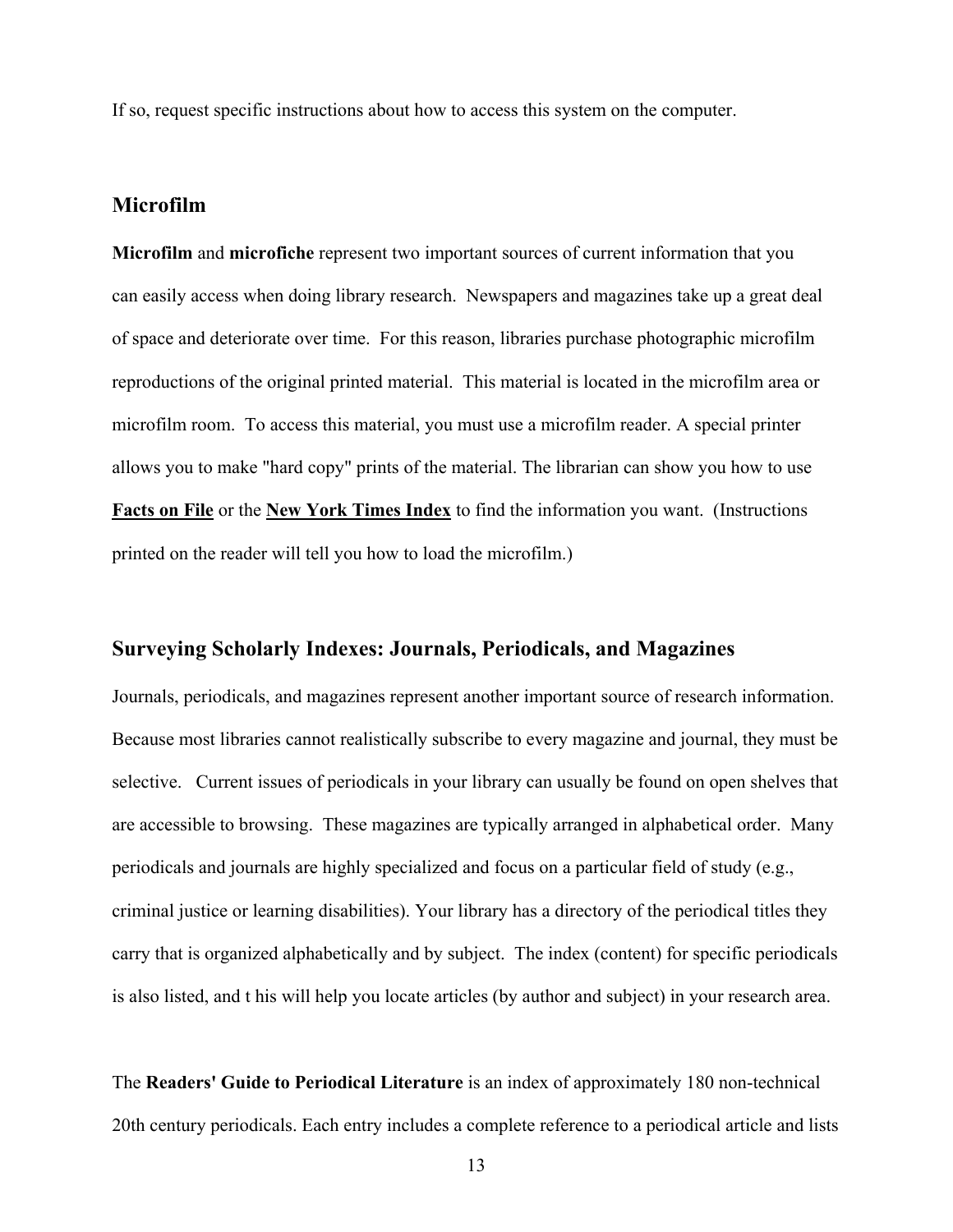the author, article title, periodical title where the article appears, volume number, pages, and date.

Once you know how to gather information for your library research, you can begin taking notes. Several practical research methods can help you avoid wasting time on material that is not relevant and taking unnecessary notes.

### **Examining Books**

Before delving into a book that appears to address your research topic, do an initial examination of its content. Unless your topic is very narrow, it's not reasonable to read every book in the library that deals with the subject. By pre-examining a book, you can determine what you want to read, scan, or discard. This pre-examination can usually save hours of unproductive labor.  *Issues you should consider during this examination include:* 

**Title:** Does the title suggest the book is relevant to my topic?

**Table of contents:** Do specific chapters suggest that the book is relevant to my topic? **Preface, foreword, and introduction:** Does the book seem to have a focus, range, and perspective that will contribute to my research? Is it too simple, too advanced, or "just right"? **Special features:** Is there an index that will help me find information quickly? Does the book have useful illustrations, charts, tables, statistics, and background information? **Bibliography:** Does the book provide a good list of other sources I can consult for additional information?

#### **Taking Notes**

The procedure for taking notes from reference material is essentially the same as the procedure for taking notes from textbooks. You must write down what's important and make sure you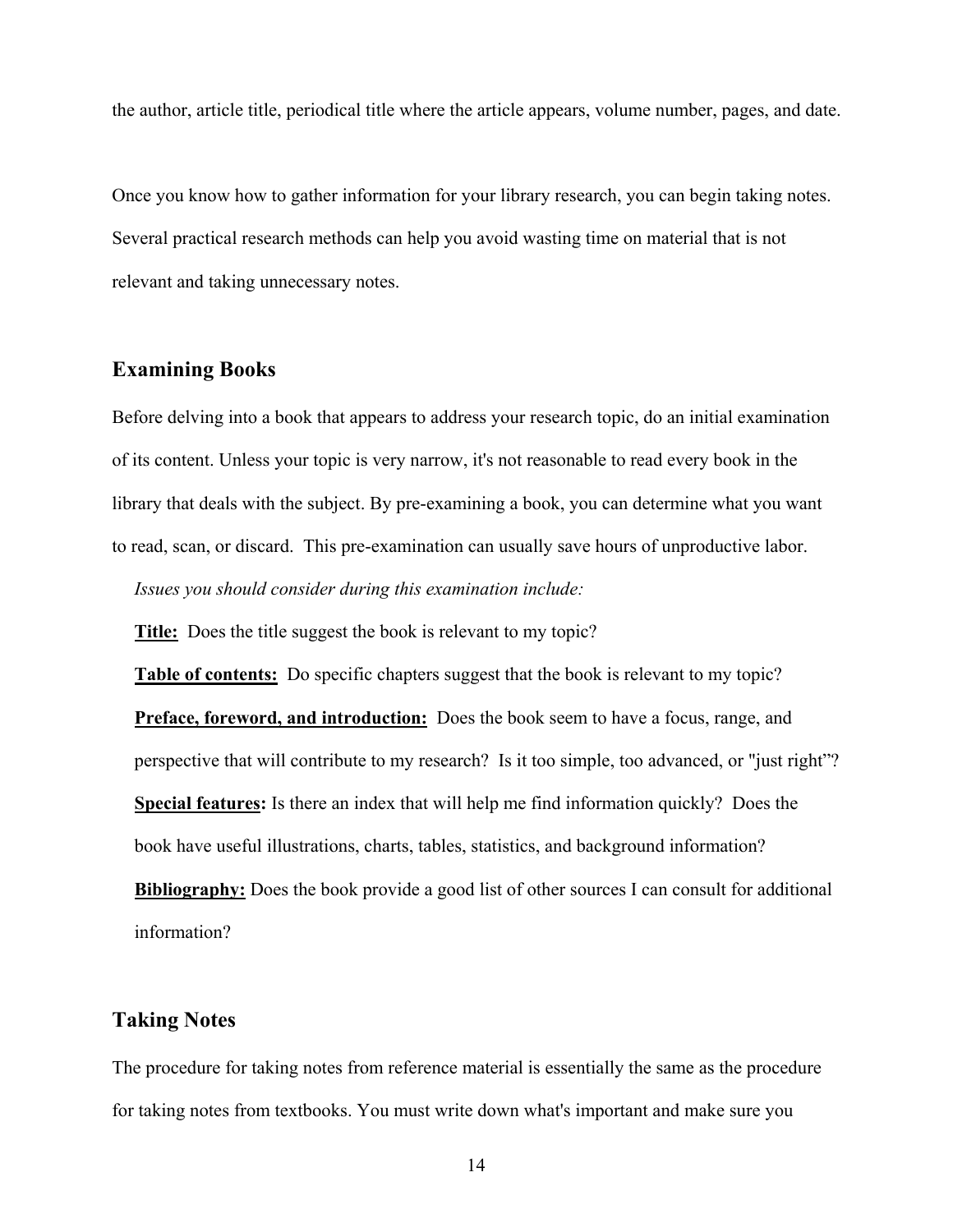understand what you're recording. Eliminate unnecessary words, and do not copy the author's words unless you are prepared to quote the material using quotation marks or indenting if the passage is longer than three lines.

To help you organize information and save time when writing your paper, **make certain you record the actual source from which you are taking notes** (e.g., **Encyclopedia Americana**, Vol. 3, pp. 21-29.) Record this information in standard form because this will make the task of preparing your footnotes and bibliography easier and less time consuming.

When doing library research, consider the author's credentials, purpose, sources, and style. For example, you may read a journal article about constitutional issues relating to the separation of church and state. The author of the article may have a strong bias in favor of a certain interpretation. You should make note of this bias when summarizing the article in your research paper. Is the author qualified to be considered an authority *(author's credentials)*? Is the information an opinion or fact *(author's purpose)*? Where did the author gather the information *(author's sources)*? Is the presentation persuasive, reasonable, and well-documented *(e.*g. *author's style)*?

**Remember:** *You must be able to read and understand your own notes!* Abbreviations are fine as long as you can understand them. Use your own words whenever possible. This process of translating the author's words into your own will help you digest and understand the issues.

Consider putting your notes in a special binder that has a divider for each of the relevant steps described in the flowchart. Using a binder will help you to get organized, keep track of your progress, plan, and work more efficiently. If you decide to eliminate a step (e.g., **Step 9 Survey**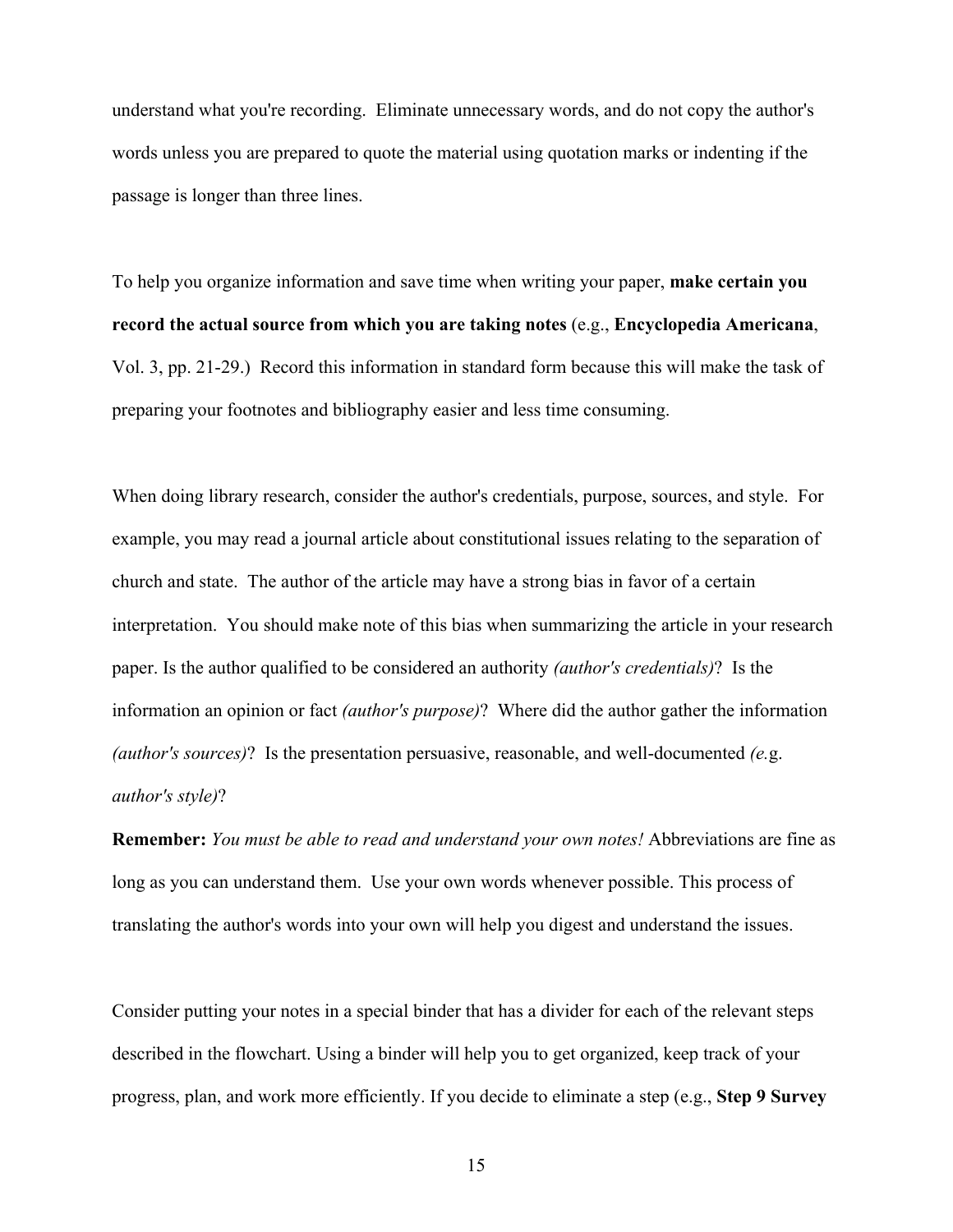**Scholarly Indexes** or **Step 12 Write to Professional and Government Agencies)**, there will fewer steps in your personal flowchart.

#### **Writing Quotations and Citations on Index Cards**

It is usually easier to write citations and quotations on large index cards. These cards can then be rearranged as the research paper evolves. You may initially plan on using certain information the paper's introduction and then decide that the quotation fits better in the middle or at the end of the paper. Being able to shuffle and reorder your citations and quotations as you write will make your research project more manageable.

Record direct citations or quotations carefully if you are planning on inserting this material into your report. There are different research style manuals that are generally acceptable. (Your instructor will indicate the required format or style manual.) Whenever you take ideas directly or indirectly from someone else, you must indicate in parentheses the author's name and page numbers within the text of your report. For example:

 In his book Variety of Men, C.P. Snow commented that "Einstein's father was a bad businessman." (Snow, 1966, p. 94)

The entry in the bibliography would be:

Snow, C. P. (1966). Variety of Men. New York: Scribner.

 A longer quoted passage included without changes must be indented. For example: In discussing memories of the past, B.F. Skinner, a person considered by many to be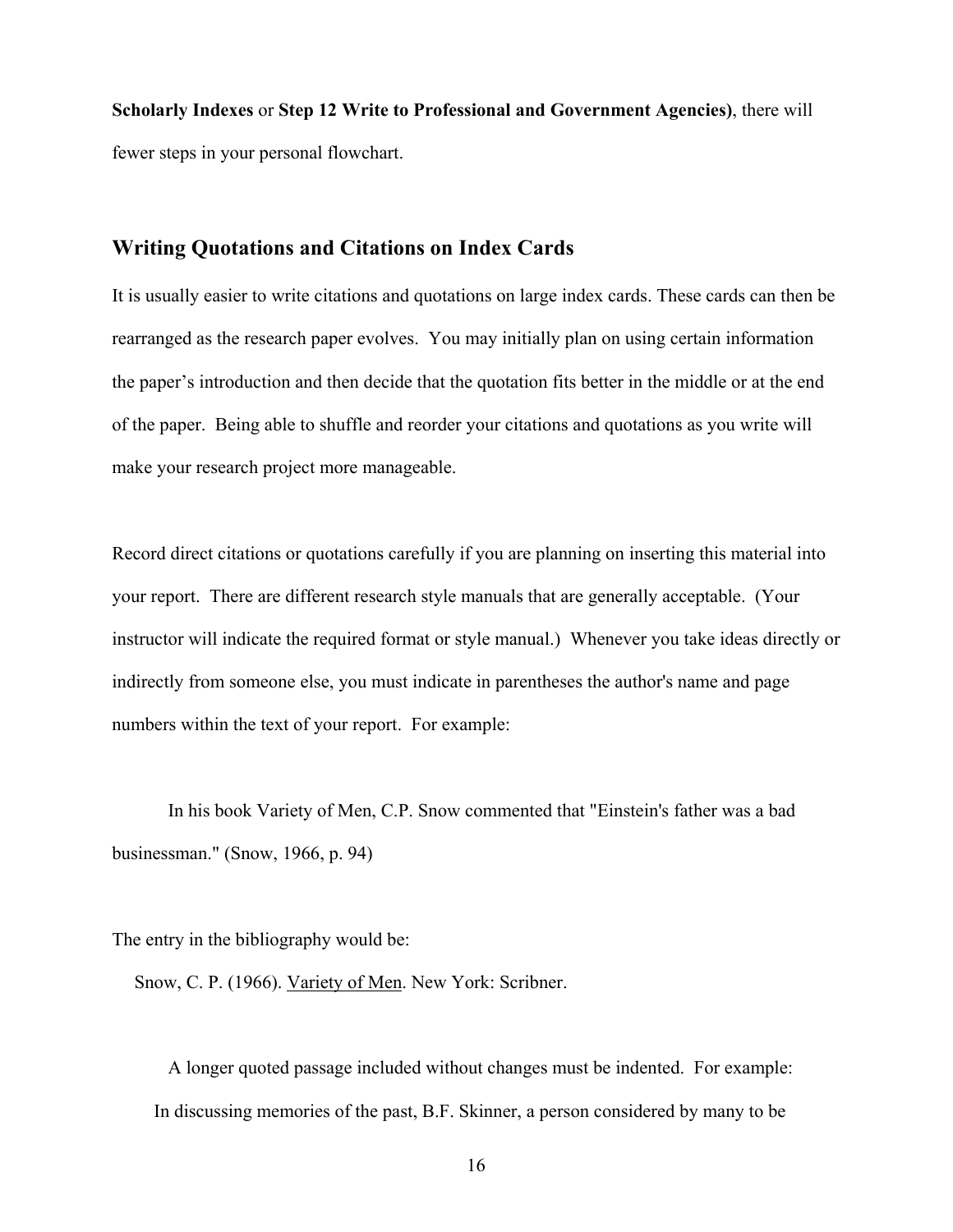the "father of behavioral psychology" wrote:

The psychotherapist learns about the early life of his patients almost exclusively from the patient's memories, which are known to be unreliable, and he may even argue that what is important is not what actually happened but what the patient remembers. In the psychoanalytical literature there must be at least a hundred references to felt anxiety... (Skinner,1971, p. 13)

The entry in the bibliography would be:

Skinner, B.B. (1971). Beyond Freedom and Dignity. New York: Knopf.

 If the cited work has more than one author, include all of the authors in parentheses on its first citation. For example:

 "Between 1792 and 1750 B. C., Hammurabi, king of Babylon, gave the world a list of 282 laws." (Wallechinsky, Wallace, & Wallace, 1978, p.xvii).

Because this book has three authors, subsequent citations are written as (Wallechinsky et al., 1978, p. xvii). **Please note:** Roman numerals indicate that a quotation is found in the introduction.

#### **Bibliography entry:**

Wallechinsky, Wallace, & Wallace, A. (1978). The Book of Lists. New York: Bantam.

**Please Note:** Authors are listed alphabetically in bibliographies and the titles of books and other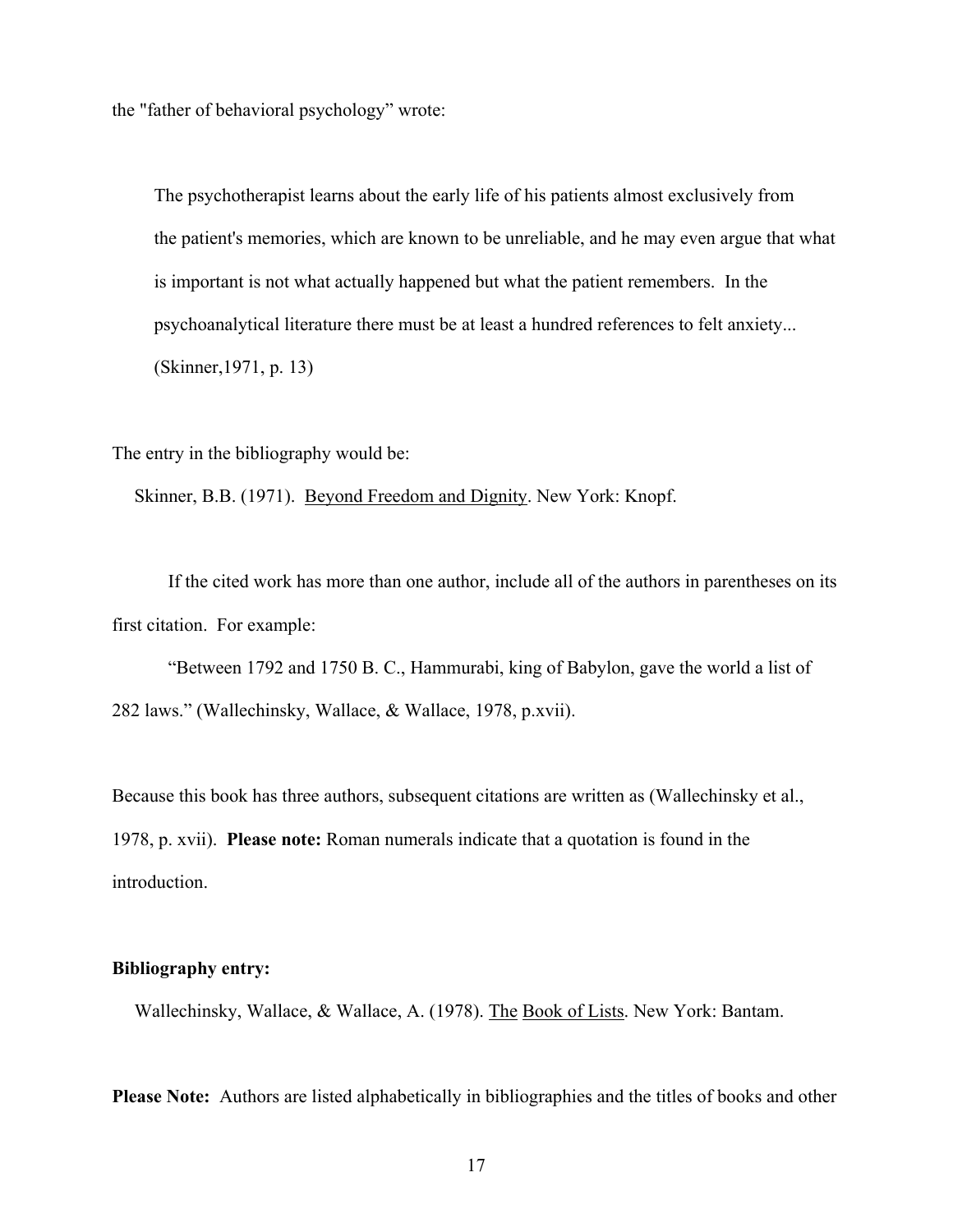research resources are either underlined or italicized. For example:

Davidson, J. D. (1991). The Great Reckoning. New York: Summit Books.

Snow, C.P. (1966). *Variety of Men*. New York: Scribner.

The "author" of a reference book is usually the editor of the book. You would indicate this by writing **ed.** after his or her name.

**Remember:** If you incorporate more than five words in sequence written by another person, you must use quotation marks (for short citations of no more than one sentence) or indent (for long citations) to indicate that the words are not your own. You must use parentheses in the context of your paper to indicate the source of this material (e.g., author's name and page) and cite the *source* in the bibliography using the format modeled above. Ideas you **paraphrase** (put in your own words) must also be cited. Be careful to cite the source of this paraphrased material in the bibliography at the end of the paper. (Your instructor will indicate which format is to be used. If your instructor has not indicated the required format or style manual, be certain to ask for clarification.) "Borrowing" another's words or thoughts without using quotation marks (or indenting) and without using a context reference is considered **plagiarism** (stealing the intellectual property of others.)

Carefully note the sources of your information, quotations, and citations as you review books, encyclopedias, magazines, journals, newspapers, and microfilm and as you take notes. This procedure will help you avoid plagiarism and simplify the process of making up your bibliography. The flowchart system combined with a research binder that has dividers (and a portfolio for index cards) for each step will help you keep organized and save you time when you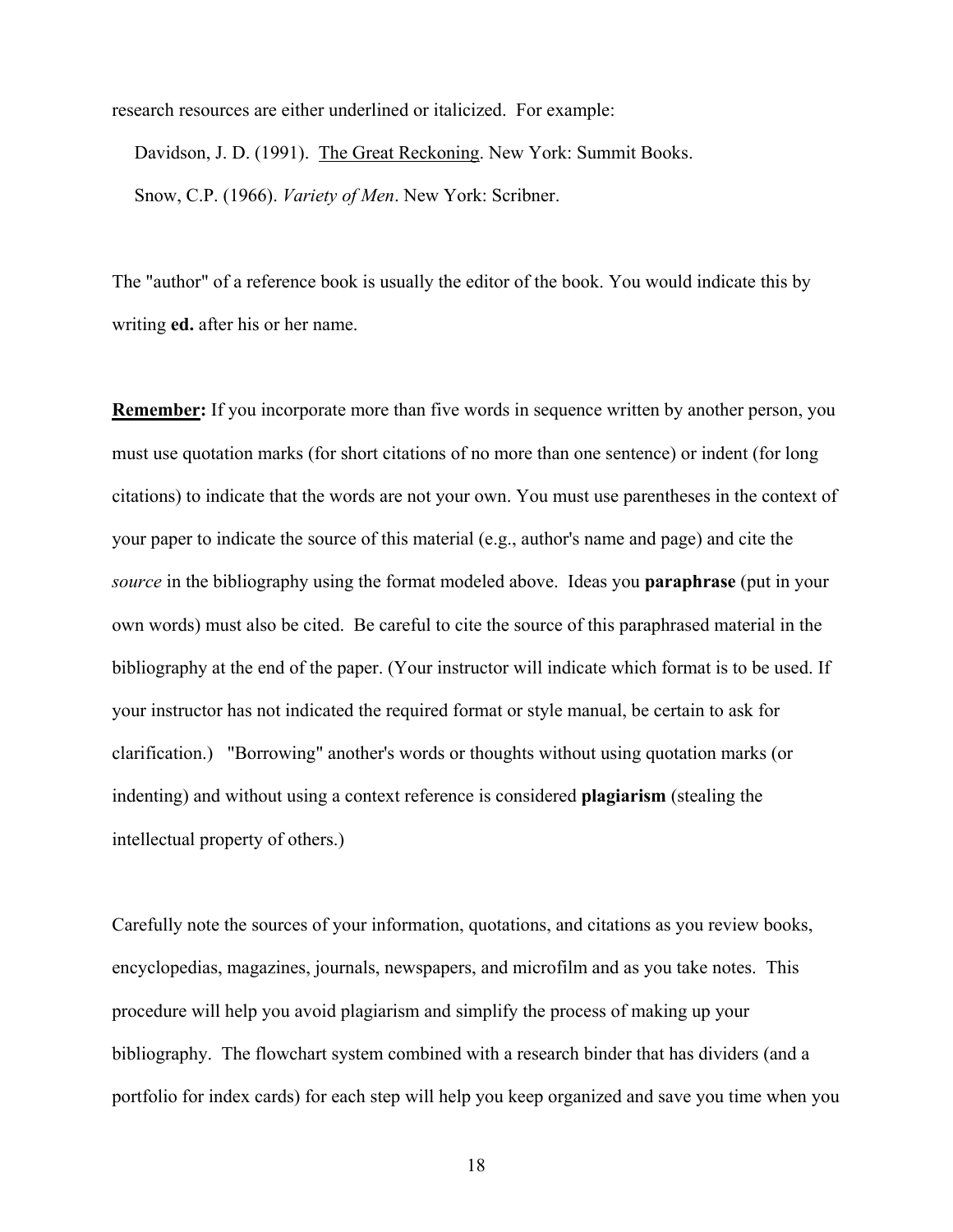begin to write your first draft.

You can leave out parts of the quotation by placing three dots (...) to indicate a deletion, and you can also end a quotation at any point. If you end in mid-sentence, you should indicate that the remainder of the sentence has been left out by using three dots.

## **Preparing a Bibliography**

Bibliography listings should be in alphabetical order based upon either the author's last name or the title of an unsigned article. For example, an author whose last name is Adams would precede an author whose last name is Alton or an unsigned article entitled "Alternative Political Choices." **Please note:** There are different style manuals and formats for bibliographies. Your instructor will indicate which format he or she wants you to use.

#### **EXAMPLES:**

#### • **Books – One Author**

Snow, C.P. (1966). Variety of Men. New York: Scribner.

### • **Books -- Two or Three Authors:**

Jones, J. and Wilson, W. (1987). An Incomplete Education. New York: Ballentine.

#### • **Books -- Four or More Authors:**

 Abrams, M.H., et al. (1968). The Norton Anthology of English Literature. New York: Norton.

### • **Signed Magazine Article:**

Pearson, Mark. (Spring 1993). "The Private Parts of Paradise." Wilderness: p. 20-27

#### • **Unsigned Magazine Article:**

"Buffaloed." (Nov. 29 1993). Time: p. 67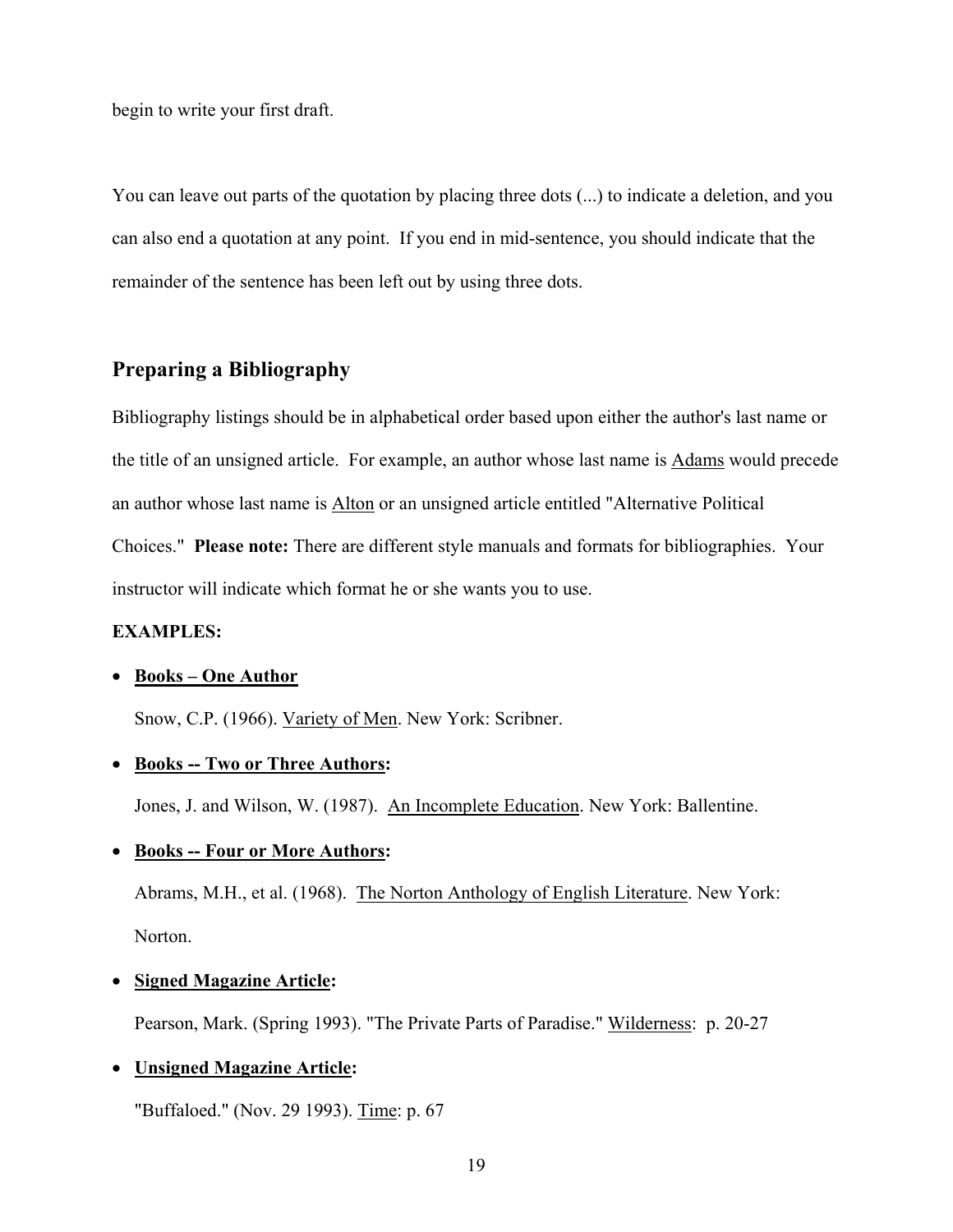#### • **Signed Encyclopedia Article:**

Hartmann, Ernest, (1988 ed.). "Sleeping." World Book Encyclopedia.

#### • **Unsigned Encyclopedia Article:**

"Basketball." (1988 ed.). World Book Encyclopedia.

## **Getting Your Research Organized**

You will probably have more information and citations in your notes than you will ultimately use in your paper. If you aren't focused, selective, and well-organized, your paper will ramble. For this reason, it's important to make an outline of what you want to say and what information you want to include. Your introduction should present an overview that alerts the reader to the scope and objective of your paper. Make sure to use a powerful, logical, and well-written introductory sentence that clearly states your purpose. This sentence sets the tone for your paper. The subsequent sentences in your introduction are equally important. To establish credibility, state your objectives clearly. Your language and syntax must also be clear and precise.

*As you review and organize your notes and citations, refer to your outline* to make certain your ideas are properly sequenced and flow logically. If appropriate, fine-tune your outline, experiment with the sequence, and shuffle and reorder your citation and quotation index cards. You want to impress your instructor with the scope and depth of your research, the quality of your insights, and the breadth of your acquired knowledge. You will have to make many decisions about what to include and what to leave out. If you do decide to leave something out, don't throw the page or index card away! You may change your mind as the paper evolves and ultimately decide to use some of this information.

Supporting the points you make with references from books, encyclopedias, and journals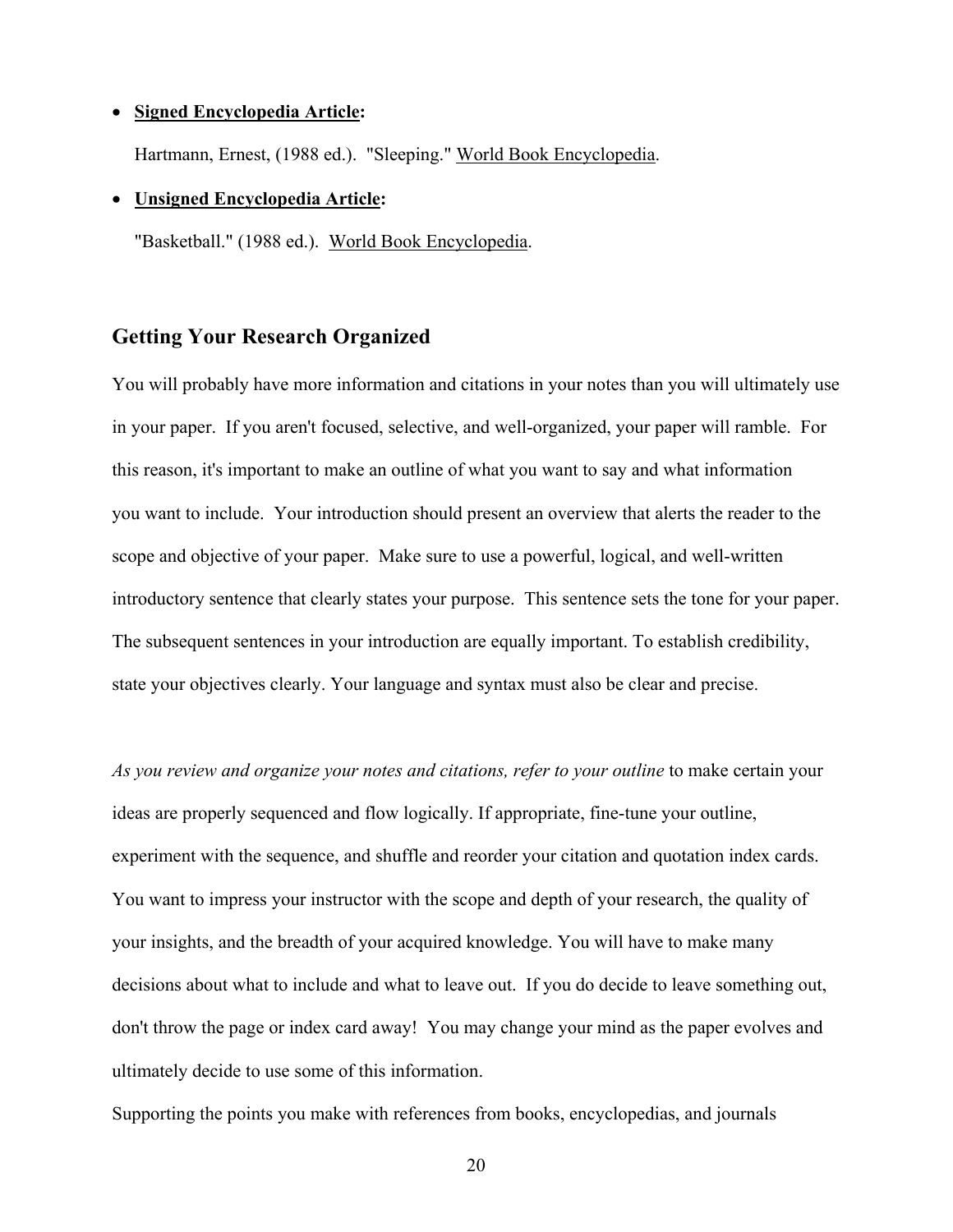makes your position, insights, and interpretations more credible and persuasive. The quality of this documentation is also likely to play a major role in determining the grade you receive on your research paper. Your conclusion should be well-reasoned and clearly supported by the information you have presented in the body of the paper.

#### **Writing the First Draft**

It's a good idea to write relatively quickly when writing your first draft. Get your ideas, points, insights, and information down on paper without spending a great deal of time editing at this stage. Once the first draft is written, you can revise, reorganize, refine, and polish your work. Putting your thoughts down on paper is critical to avoiding "writer's block." This phenomenon often occurs when you feel so overwhelmed and stressed by all that has to be done that you begin to resist getting started. By "churning" out your first draft without being overly critical of your initial efforts, you can usually avoid becoming blocked.

After writing your first draft, which may take several days, put the work aside for a day. (This assumes that you have enough time to do so and have not put the project off until the last minute.) Putting a writing project aside allows you acquire some "emotional distance." When you come back to it later, you can read what you have written more objectively and critically. Be forewarned that when you first write something, it's common to think that the paper is excellent. Later, you'll discover that your first draft has flaws and deficiencies that have to be addressed and corrected. Your choice of words, writing style, and syntax will undoubtedly require editing and revisions. You will also discover grammar and spelling mistakes. A careful reading may reveal that you have not expressed yourself clearly in certain sections of your paper. Writing a second and third draft gives you an opportunity to "work out the kinks."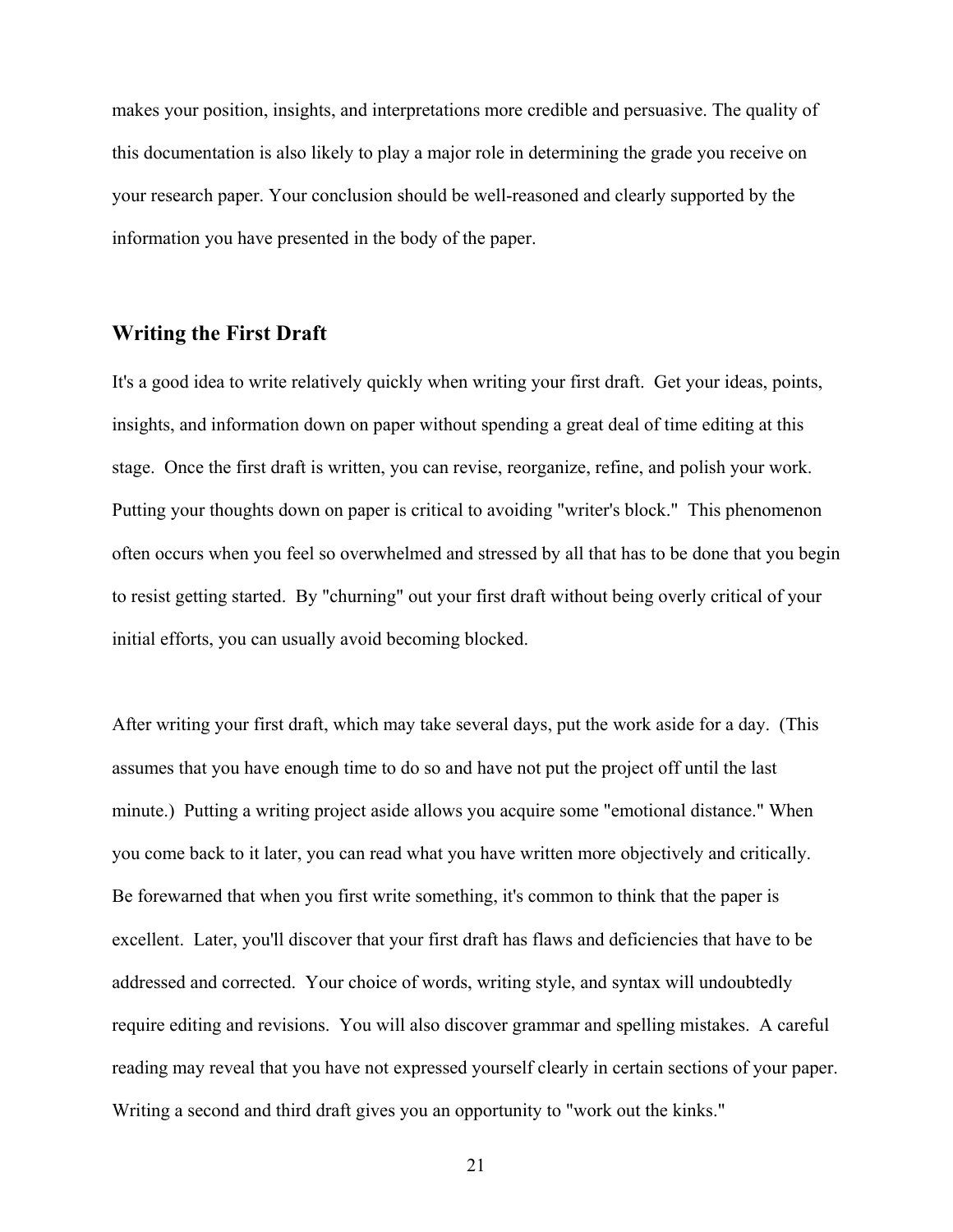### **Revising and Rewriting Your First Draft**

All writers must edit, revise, and rewrite. This systematic process is vital. Each "pass" can reduce the number of typos, spelling, grammatical errors, and redundancies and can enhance clarity. The goal is to produce a polished work that makes you proud and that impresses your instructor with your effort, research methodology, insights, interpretations, and written communication skills

The greatest challenge expository writers (nonfiction) face is to express ideas clearly. As you read over your work, assess objectively if your writing is clear, persuasive, precise, accurate, and logical. Your writing should be well-organized and follow a clear progression, and you should carefully substantiate each key point that you make.

#### **Six key factors will determine your grade on your research paper:**

- **first-rate information**
- **top-notch organization**
- **demonstrated insight**
- **clarity**
- **substantiation**
- **effective writing**

Consider reading your paper aloud so that you can actually hear how it sounds. If you conclude that something is confusing, you can be certain your instructor will also find it confusing. Also consider asking someone you respect to read and critique your paper. Don't be defensive if this person suggests that you revise certain sections.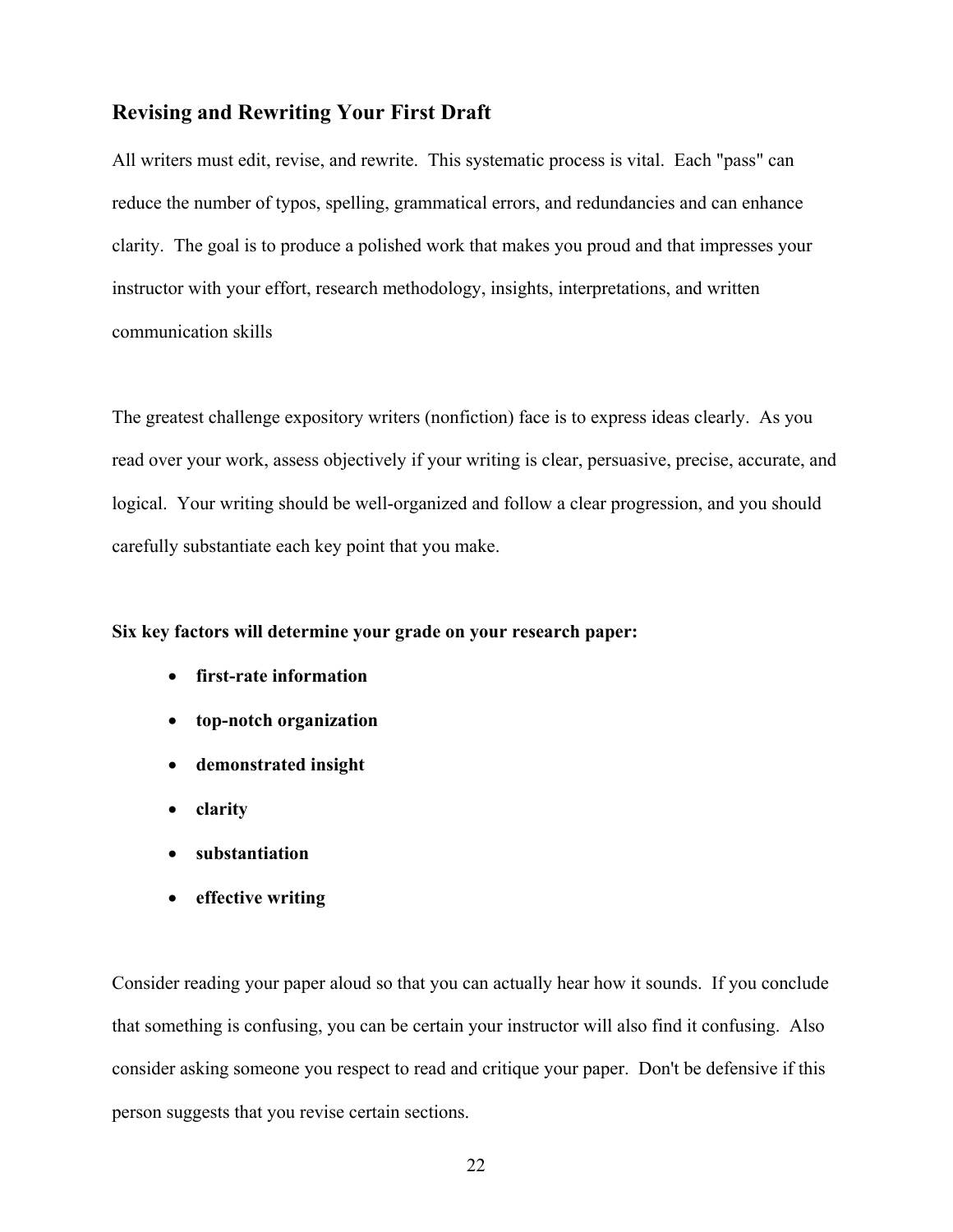## **Final Drafts: Polishing the Product**

If you follow the procedures described in this Appendix, you will spend many hours in the library scanning and reading a wide range of primary and secondary research sources. You will also spend additional hours taking notes, organizing your material, writing a first draft, editing and revising your work, and preparing a bibliography. Given this major investment of time and effort, it makes sense to eliminate spelling errors, grammar errors, and redundancies and to change the construction of confusing sentences. This final effort could make the difference between getting a good grade or a marginal grade.

Read your final draft several times. Step back and evaluate your work objectively. Fine-tune your writing. Make sure that the ideas flow and the language is clear. Be on the lookout for runon sentences (sentences with too many thoughts that should be divided into two or more sentences) and sentence fragments (sentences that lack a verb). There is still time to make revisions. Check the spelling of words that don't "look right." Reread your bibliography and make certain you're using the format your instructor has specified.

Writing a successful research paper requires that you become a detective who follows leads and collects evidence. Some seemingly promising leads will ultimately prove to be dead-ends. Others will produce key data and invaluable insights. Uncovering key information and successfully distilling and communicating your ideas and conclusions can be systematic and comprehensive, or it can be haphazard and disjointed. It's your choice!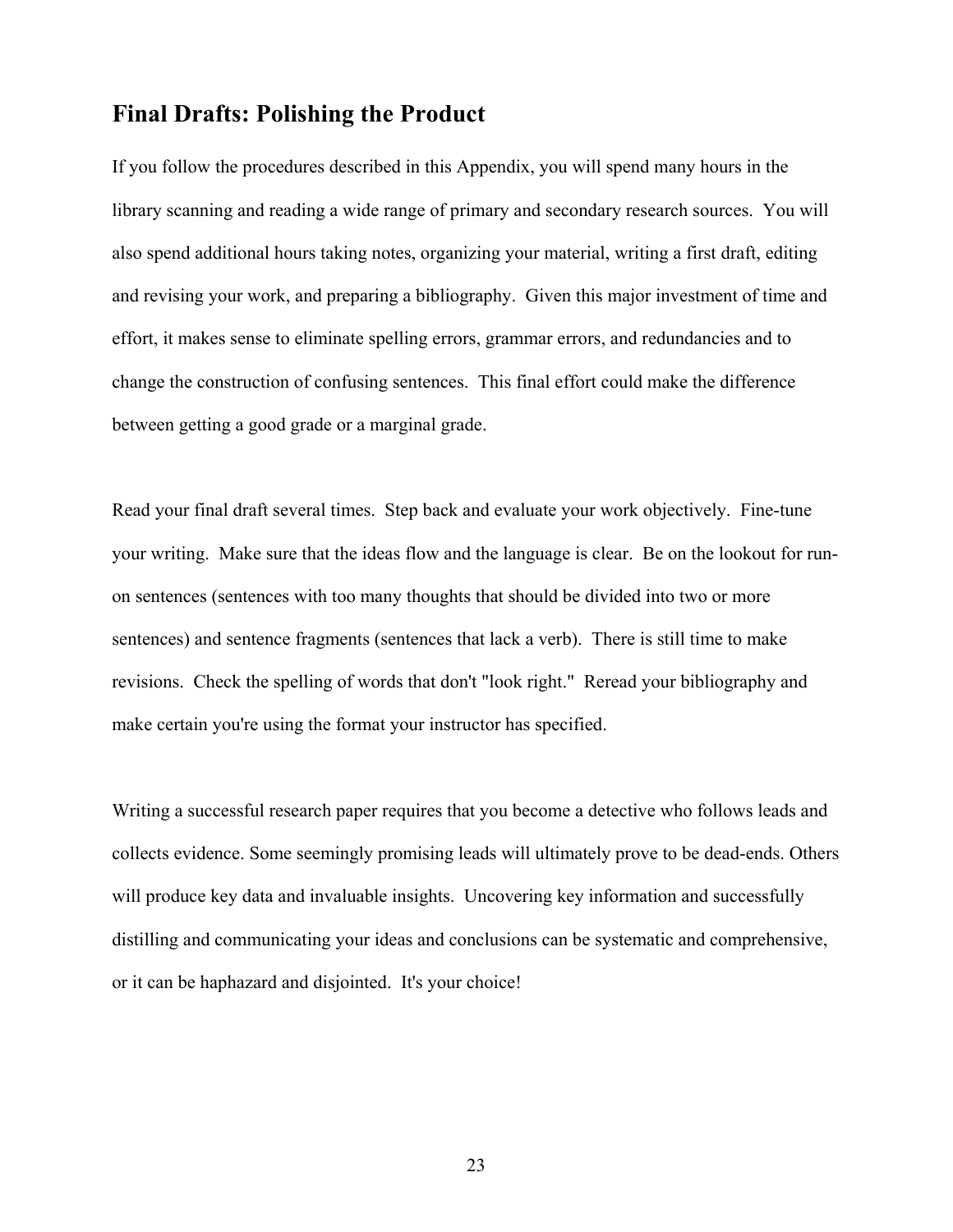## **Doing On-line Research**

Writing a first-rate research paper requires solid information, substantiation, and documentation. Libraries clearly represent a primary resource for acquiring this vital data. The Internet is another excellent source of research information. There are three key advantages to using the Internet:

- **You can do much of your research at home or wherever it's convenient if you have access to a laptop computer.**
- **Information is readily accessible.**
- **The process of acquiring key information can be faster than doing library research.**

The research capabilities of the Internet include:

- ♦ **Accessing data (facts and figures)**
- ♦ **Accessing articles and reports in journals and scholarly publications**
- ♦ **Downloading files using FTP (File Transfer Protocol) sites**
- ♦ **Accessing databases and library holdings that are stored by government agencies and universities using a system called "Gopher."**
- ♦ **Using Universal Resource Locators (URLs) to access special sites.** These URL numbers and texts can be typed in to access specific sites. For example: To learn about more about search engines, you could type in:

htpp://searchenginewatch.com/facts/index.html

This site links you to "Search Engine Tutorials" that will teach you: how search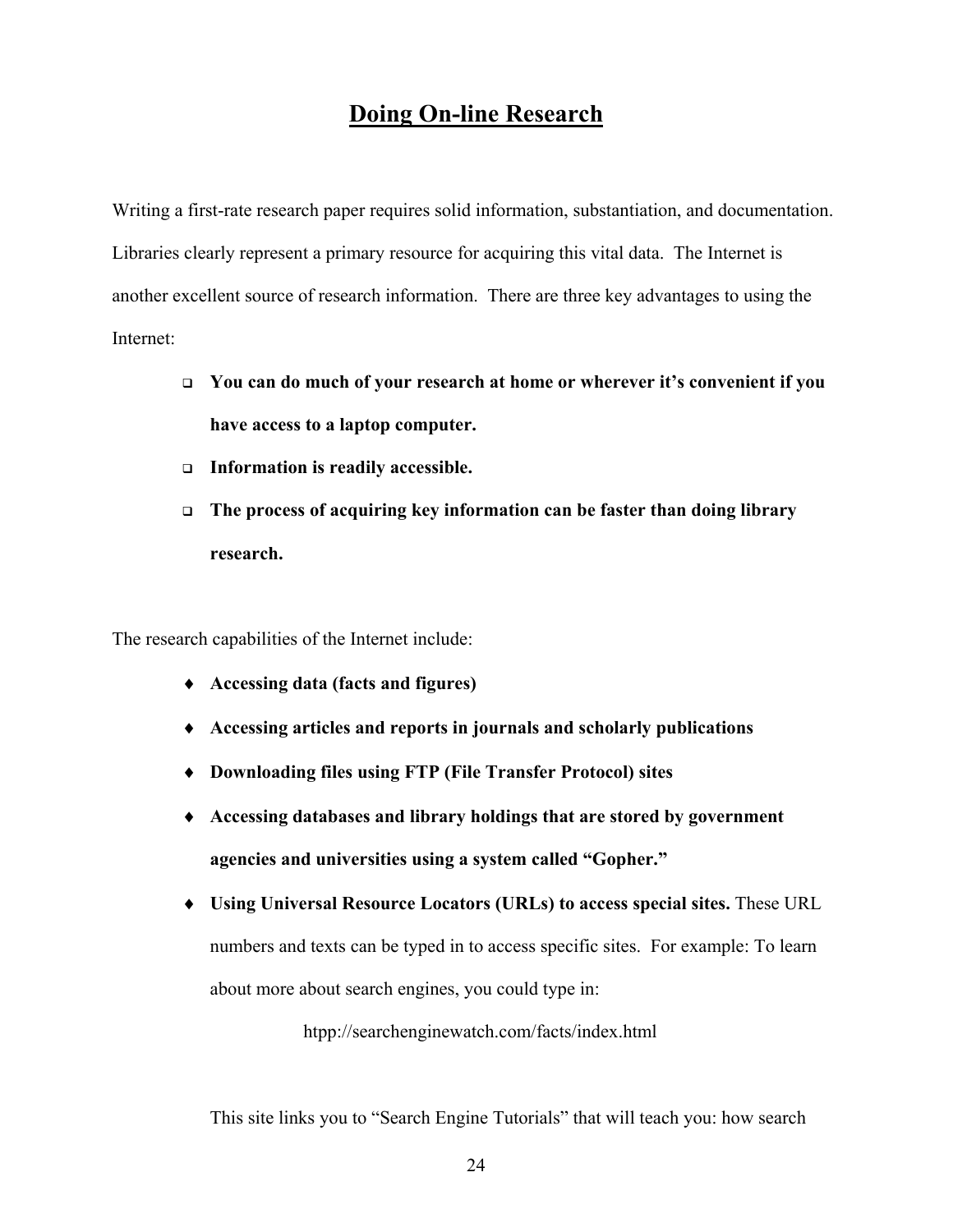engines work, how to conduct a search, how information is found, and why certain information is included or omitted.

To avail yourself of the information displayed on web pages or websites (e.g., the World Wide Web: www), you must, of course, first be connected to an Internet Service Provider (ISP) such as America Online, Juno, or Earthlink.

The following flowchart should help you use the Internet more efficiently and productively.

## **INTERNET RESEARCH FLOWCHART**

## **Step 1: SELECT A TOPIC**

*Whenever possible choose a topic that interests you and about which you want to learn more.* 

## **Step 2: SELECT A TOOL**

 *Use this tool to find and select websites and information locations.* 

#### **Two types:**

#### **Search directories—an index of websites**

Search directories, which are similar to the Yellow Pages, offer a large collection of websites organized by topics and categories. You search for specific topics using keywords (i.e., *nuclear reactors, death penalty*). When you use a search directory, the results do no include all Internet sites. Given the enormous quantity of information available on the Internet, limited search directory results can make projects more manageable, which is a major advantage to students who have limited available time for researching their subject. A disadvantage of search directory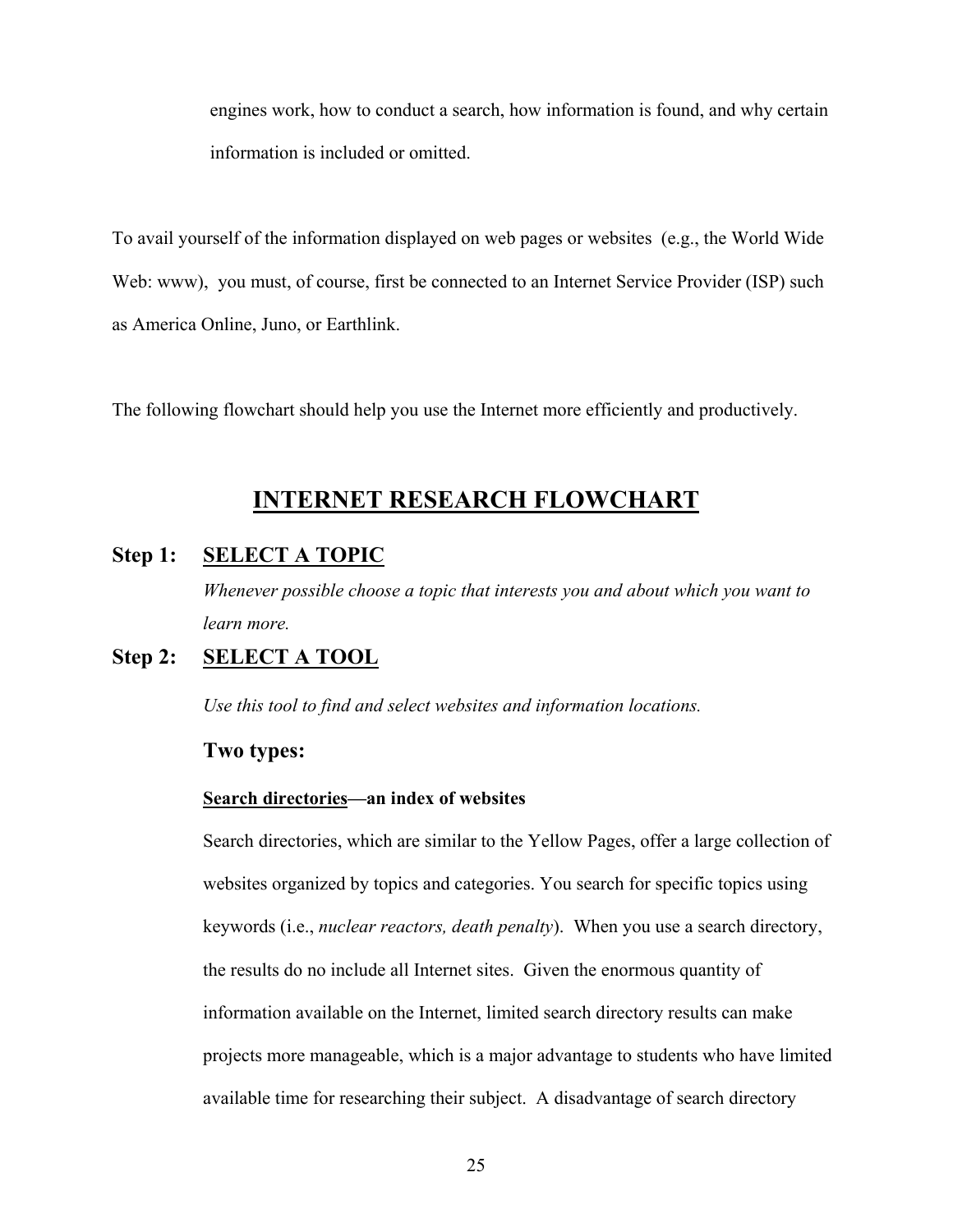results is that the sites that appear at the top of the list do not necessarily offer the best content. (In some cases, sites that pay higher fees to the directory may be located at the top of the list.) Each directory has its own range of resources and its own search tools and guides. Examples of popular search directories include:

> Yahoo (http://www.yahoo.com) Excite (http://www.excite.com) Magellan (http://www.excite.com) Snap (http://www.snap.com)

#### **Search engines—a more comprehensive listing of information sources**

Search engines, which are sometimes referred to as *crawlers,* are run by machines, which are usually referred to *robots* or *bots.* Unlike search directories, these engines do not limit their search to websites exclusively, but search for keywords through the entire Internet. Because search engines have access to all sites on the Internet, you are generally assured of getting extensive "hits" on your topic. In many cases, a search engine such a Google may find 5,000 or more sites. Using a search engine such as Alta Vista could produce *millions* of sites depending upon how generic (common) your search words are. (**Please note:** With Google, sites at the top of the results list are likely to contain the words used in the search term.) The advantage of using a search engine is that you have wider access to information about a specific subject. The disadvantage is that you could become overwhelmed unless you deliberately limit the scope of your search.

Examples of popular search engines include:

Google (http://www.google.com)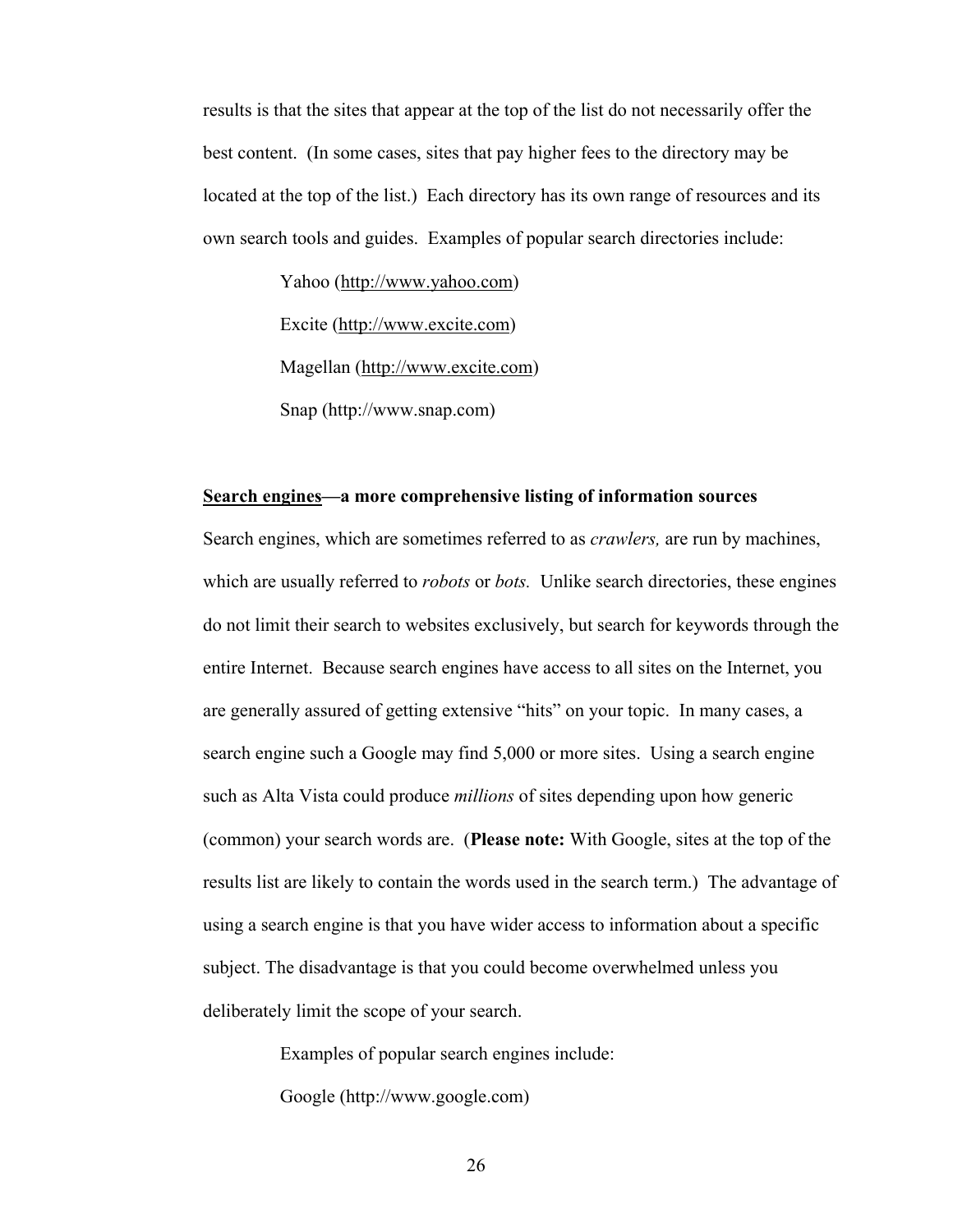Ask Jeeves (http://www.askjeeves.com) HotBot (http://www.hotbot.com) Lycos (http://www.lycos.com) Alta Vista (http://altavista.com)

#### **Meta-searches—explores multiple search engine databases concurrently.**

These search engines do not maintain their own databases and the results reflect the quality of the databases searched. An example of a meta-search engine is Dogpile (http://www.dogpile.com)

**Usenet—provides a system of newgroups where you can post messages and solicit responses from others who have interest in a specific subject.** You can use this system to post a question and ideally elicit useful information. The more specific your keywords, the more likely you will tap into "threads" (grouping of posts about a topic) that are useful to your research.

**Gopher Searches—access sites usually located on campuses or at government agencies that contain information and archived content. The information is** categorized by sections, sub-sections, and smaller units in a manner similar to that used by a library. To search Gopher sites, you will need to use a server that function in much the same way as a search engine. One such server is called *Veronica.* By using your Internet Service Provider to access "Gopher Worldwide," you can procure a list of servers organized by country and organization.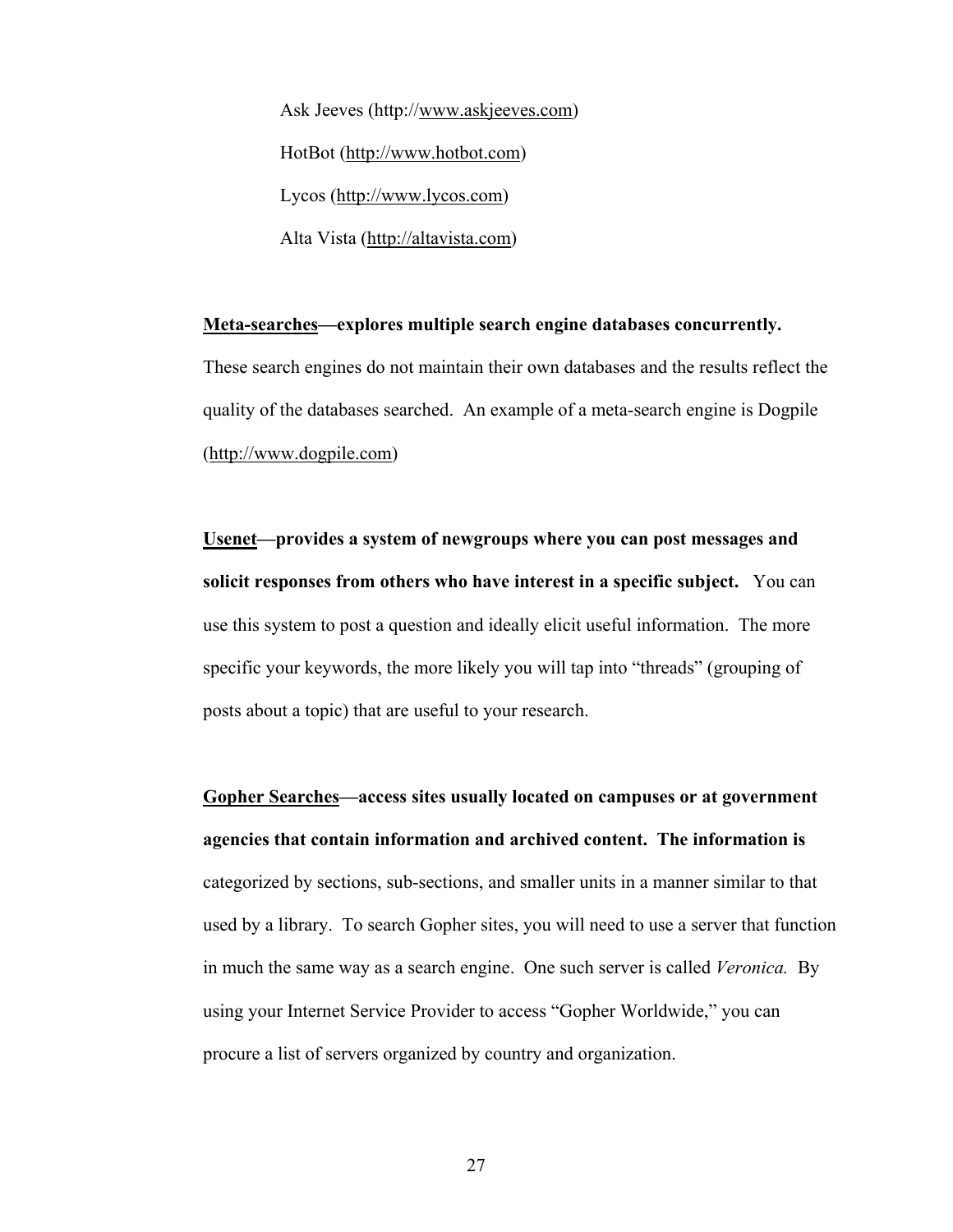### **Step 3: DEVELOP A SEARCH STRATEGY**

When using the Internet for research, it is important to focus on what you want to locate. Pinpoint the keywords you want to enter by writing down specific words that address your topic *(i.e., nuclear fuel rods)* and other words or terms that may be related *(i.e., nuclear reactors, radioactive waste)* 

First use a *search directory* and record sites that address the topic or category that you have selected. You can save sites that prove useful by using a bookmark tool that is usually provided by your Internet service provider.

Explore sites of interest to get an overview of what information is available. Scan these sites and make note of those that could provide useful data. If a particular site appears to be relevant, click on it, read what's applicable to your topic, and if advisable, take notes. Be careful to record important keywords, source material, and information locations that you may want to use later. If you derive information from a site, make a record for reference citations and for inclusion in your bibliography.

When you have completed using the search directory, you can transition to a *search engine* and can configure the key words to narrow the scope of your search.

#### **Hints for focusing your search**:

 *Put your search words in quotations* to indicate to the search engine that you want to find only sites that contain the words or phrase in the specific order in which it is typed. For example, typing in *French Revolution* is likely to provide information about the French and about revolutions. If, however, you use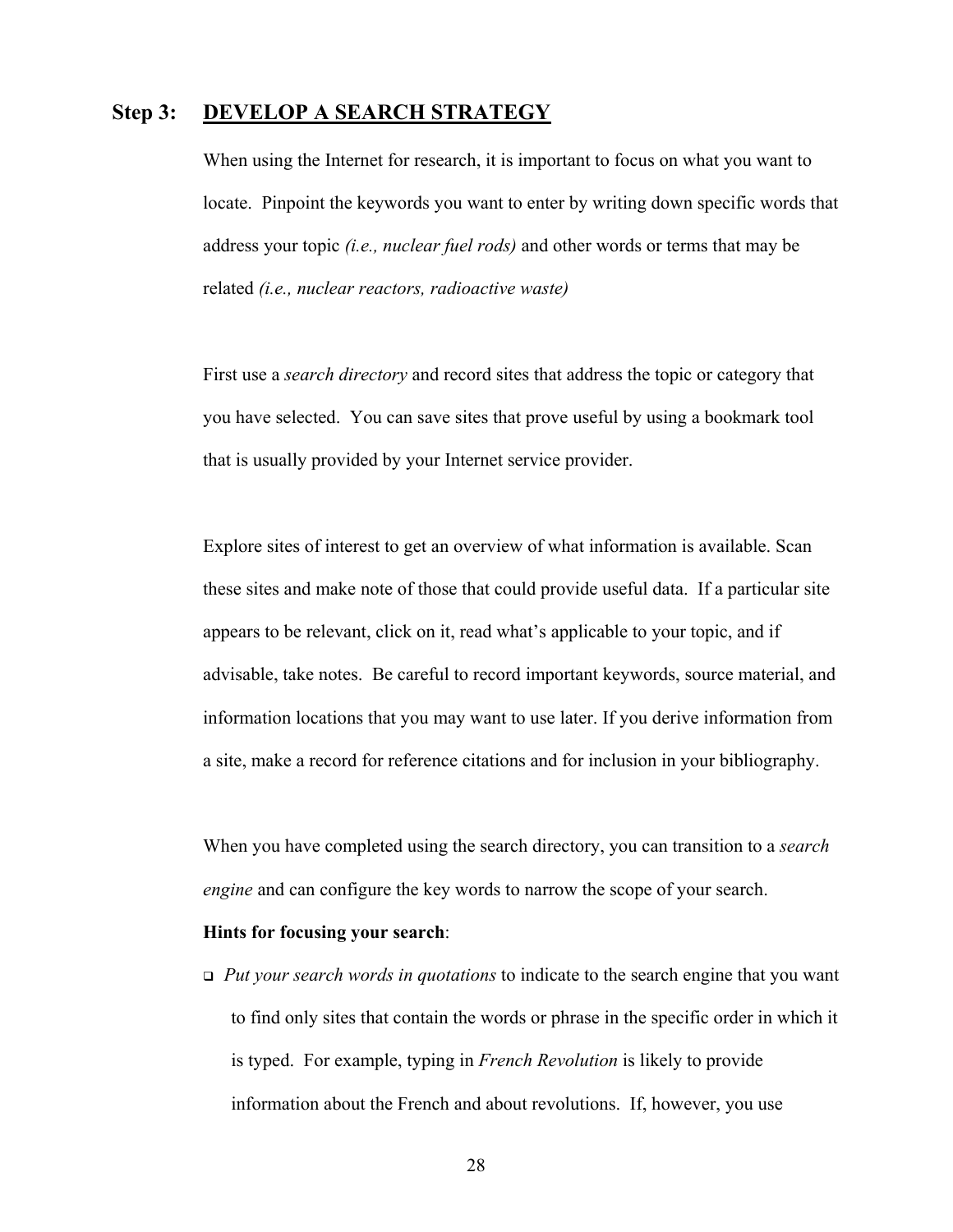quotation marks and type in *"French Revolution 1779"* you will get more specific and focused information that include these words. You might also try altering the order of the words:*"1779 French Revolution."* These procedures could eliminate tens of thousands of sites (or even considerably more!) that are irrelevant to your project, and by so doing, save you countless hours of fruitless research. (**Please note:** Always remember to close the quotes after the last word, and do not put quotation marks around word phrases or sentences.)

- $\Box$  *Add a + sign before the words or phrases you type into the search box.* This will insure that your "hits" include this word or word phrase. For example: +" Variety of Men" +book +author (Leave one space between each word or word phrase, but no space between +sign and the words to which it is attached.) If you do not add the quotation marks and plus signs, the search engine would "hit" every site with the word "book," "variety," "men," "snow," and "author." You would be confronted with literally millions of "hits!"
- *Add a sign before the words or phrases you type into the search box*. This is another mechanism for limiting your search. If you want information about orcas, but not about the movie *Free Willy*, you would type the following in the search box: orcas +migration – "Free Willy"
- *Use Boolean operators such as "and," "or," "not" to limit your search.* For example, you might type into the search box: "gorillas" not "lowland" or "nuclear fuel rods" and "nuclear waste disposal" Improved technology in search engines has in some instances reduced the need for Boolean searches to narrow or expand the number of "hits" that at search engine returns. For more information about Boolean searches, you can access the Boolean tutorial at the following URL: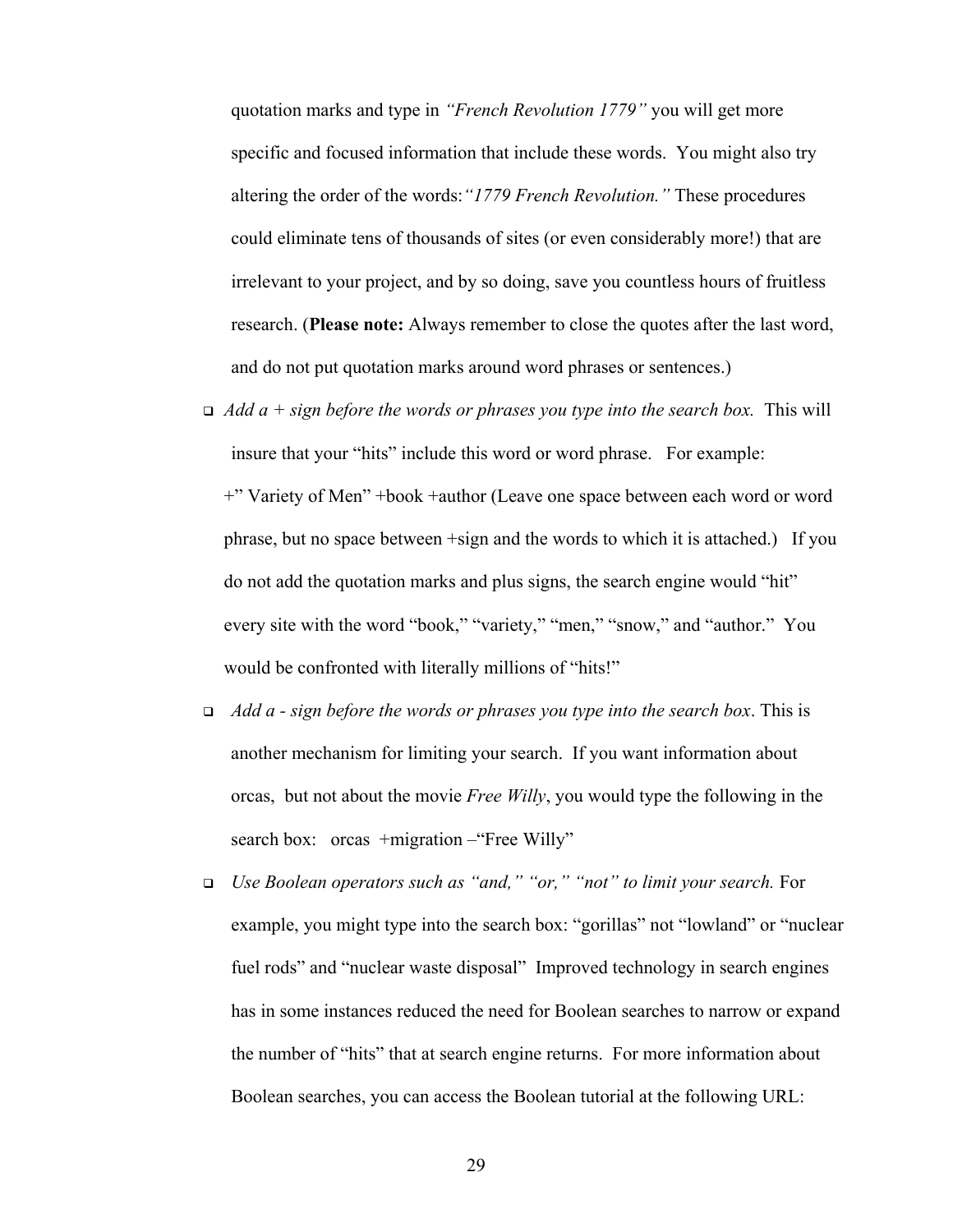#### http://florin.syr.edu/webarch/searchpro/boolean\_tutorial.html

- *Critically evaluate the list of links appear.* Quantity of data is not synonymous with quality of data. If you are overwhelmed with the number of "hits" you get, consider using more specific keywords. You must be selective. If you spend all your time amassing a great deal of information and devote little time to organizing, writing, editing and proof reading your paper, you are unlikely to get a good grade on the paper.
- *Remember to bookmark the important links while doing your research*. You want to be able to return to valuable sites without having to search for them again.
- *Apply critical intelligence in evaluating sites.* To attempt to read everything when researching a topic for a paper is a recipe for disaster. There is usually far too much information available for any student to read, take notes on, and assimilate. Unless you evaluate the quality of the information you access on the Internet and its direct applicability to your research paper, you could easily become discouraged and demoralized. You want for procure valid information that will allow you to demonstrate that you understand the issues related to your topic and that you have done first-rate scholarly research. Particularly in the case of topics dealing with modern physical science, social science, or current events, you want information that is current and recently updated. In your deliberation about what to include in your paper, you want to critically evaluate the source of the information and the quality of the material. Individuals and organizations can make self-serving claims that do not hold up to close scrutiny.
- *Combine both library and Internet research resources.* We live in a high-tech society in which the Internet offers instantaneous access to a broad range of